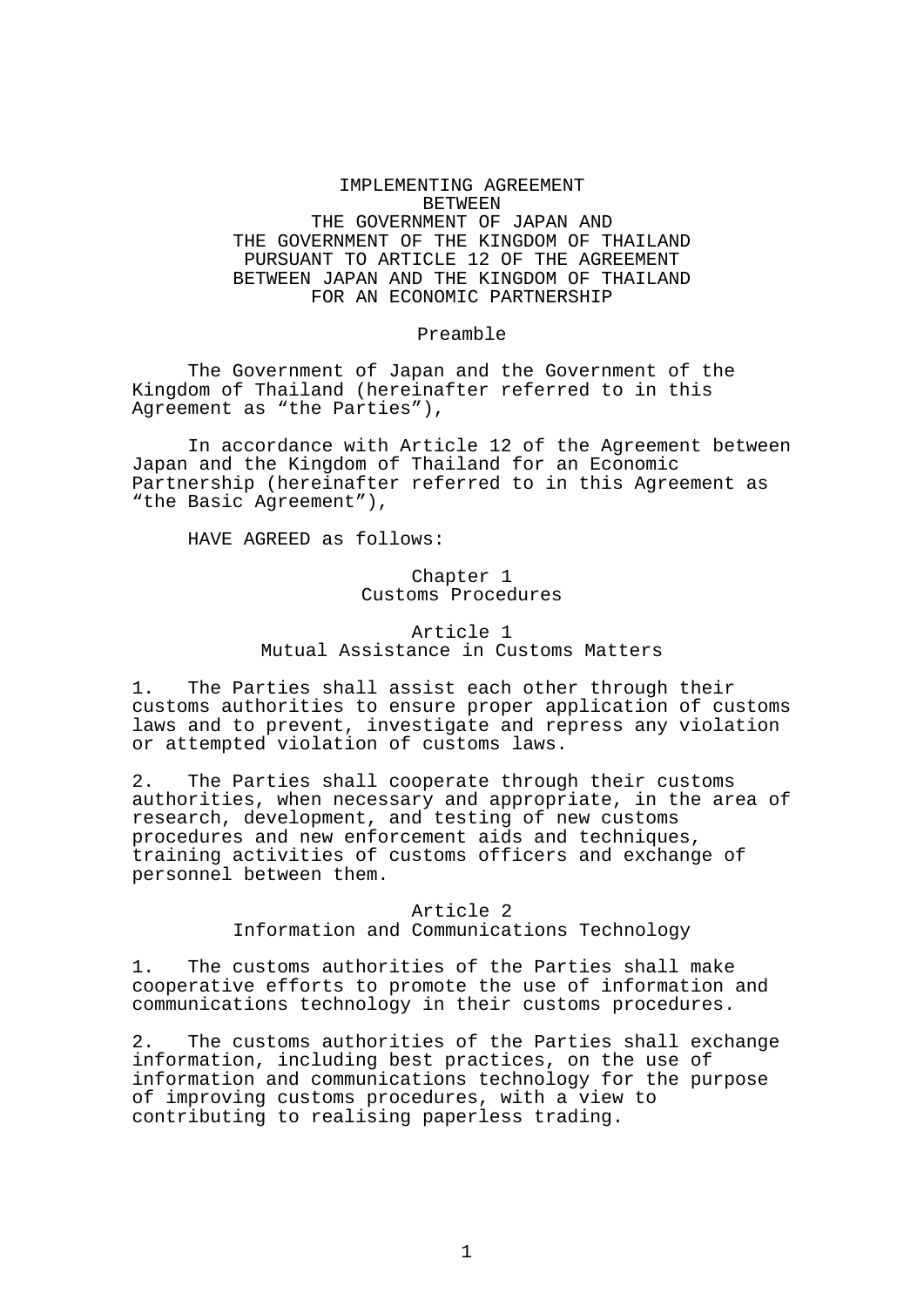#### Article 3 Risk Management

1. In order to facilitate customs clearance of goods traded between Japan and the Kingdom of Thailand (hereinafter referred to in this Agreement as "the Countries"), the customs authorities of the Parties shall continue to use risk management.

2. The Parties shall endeavour to promote, through seminars and courses, the use of risk management and the improvement of risk management techniques in the Countries and third countries or customs territories.

3. The customs authorities of the Parties shall exchange and update information, including best practices, on risk management techniques and other enforcement techniques.

## Article 4 Enforcement against Illicit Trafficking

1. The customs authorities of the Parties shall cooperate and exchange information in their enforcement against the trafficking of illicit drugs and other prohibited goods at their customs checkpoints.

2. The Parties shall endeavour to promote regional cooperation under the Customs Co-operation Council in fighting trafficking of illicit drugs and other prohibited goods at their customs checkpoints.

## Article 5 Intellectual Property Rights

 The customs authorities of the Parties shall cooperate and exchange information in their enforcement against importation and exportation of goods suspected of infringing intellectual property rights.

# Article 6 Exchange of Information

1. Each Party shall maintain the confidentiality of any information communicated to it in confidence by the other Party pursuant to Article 55 of the Basic Agreement and this Chapter, unless the latter Party consents to the disclosure of such information.

2. Each Party may limit the information it communicates to the other Party when the latter Party is unable to give the assurance requested by the former Party with respect to confidentiality or with respect to the limitations of purposes for which the information will be used.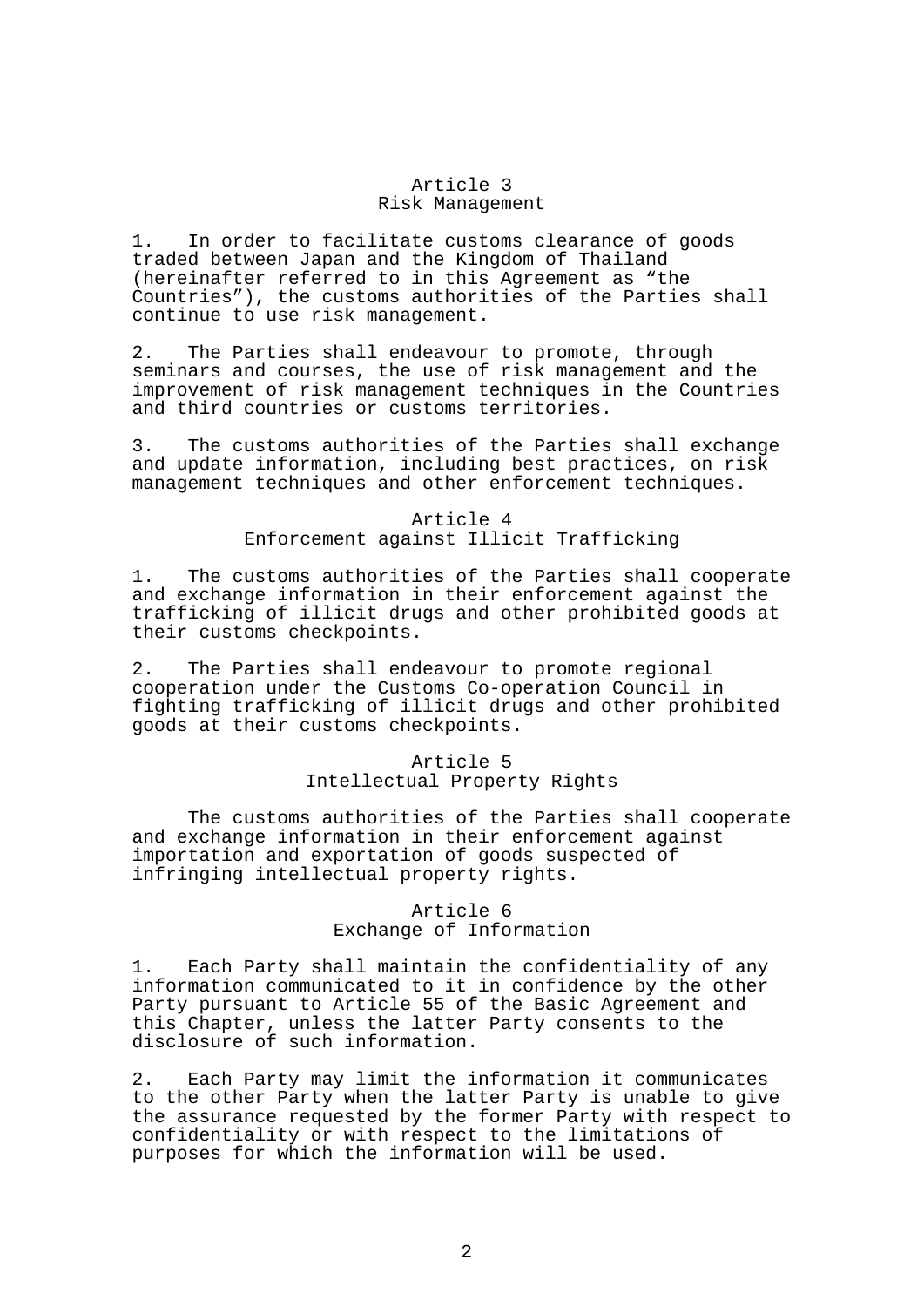3. Where a requesting Party would be unable to comply if a similar request were made to it by a requested Party, it shall draw attention to that fact in its request. Compliance with such a request shall be at the discretion of the latter Party.

4. Information provided from the customs authority of a Party to the customs authority of the other Party pursuant to Article 55 of the Basic Agreement and this Chapter shall be used only for the discharge of functions of the latter customs authority under its Country's customs laws.

5. Information provided pursuant to Article 55 of the Basic Agreement and this Chapter shall not be used by the receiving Party in criminal proceedings carried out by a court or a judge.

6. In the event that information communicated by a Party to the other Party pursuant to Article 55 of the Basic Agreement and this Chapter is needed for presentation to a court or a judge in criminal proceedings, that other Party shall submit a request for such information to the Party that communicated the information (hereinafter referred to in this Article as "the requested Party") through the diplomatic channels or other channels established in accordance with the laws of the Country of the requested Party. The requested Party will make its best efforts to respond promptly and favourably to meet any reasonable deadlines indicated by the requesting Party.

7. Notwithstanding any other provision of this Chapter, a Party shall not be required to communicate information to the other Party if such communication is prohibited by the laws or regulations of the Country of the former Party or if the former Party considers that such communication would infringe upon its sovereignty, security or other substantial interest, or would interfere with an ongoing investigation, including investigation by the relevant law enforcement agencies.

## Article 7 Sub-Committee on Customs Procedures

1. Pursuant to Article 56 of the Basic Agreement, the Sub-Committee on Customs Procedures (hereinafter referred to in this Article as "Sub-Committee") shall comprise the following:

 (a) an official from the Ministry of Finance of Japan and an official from the Customs Department of the Kingdom of Thailand, as co-chairs;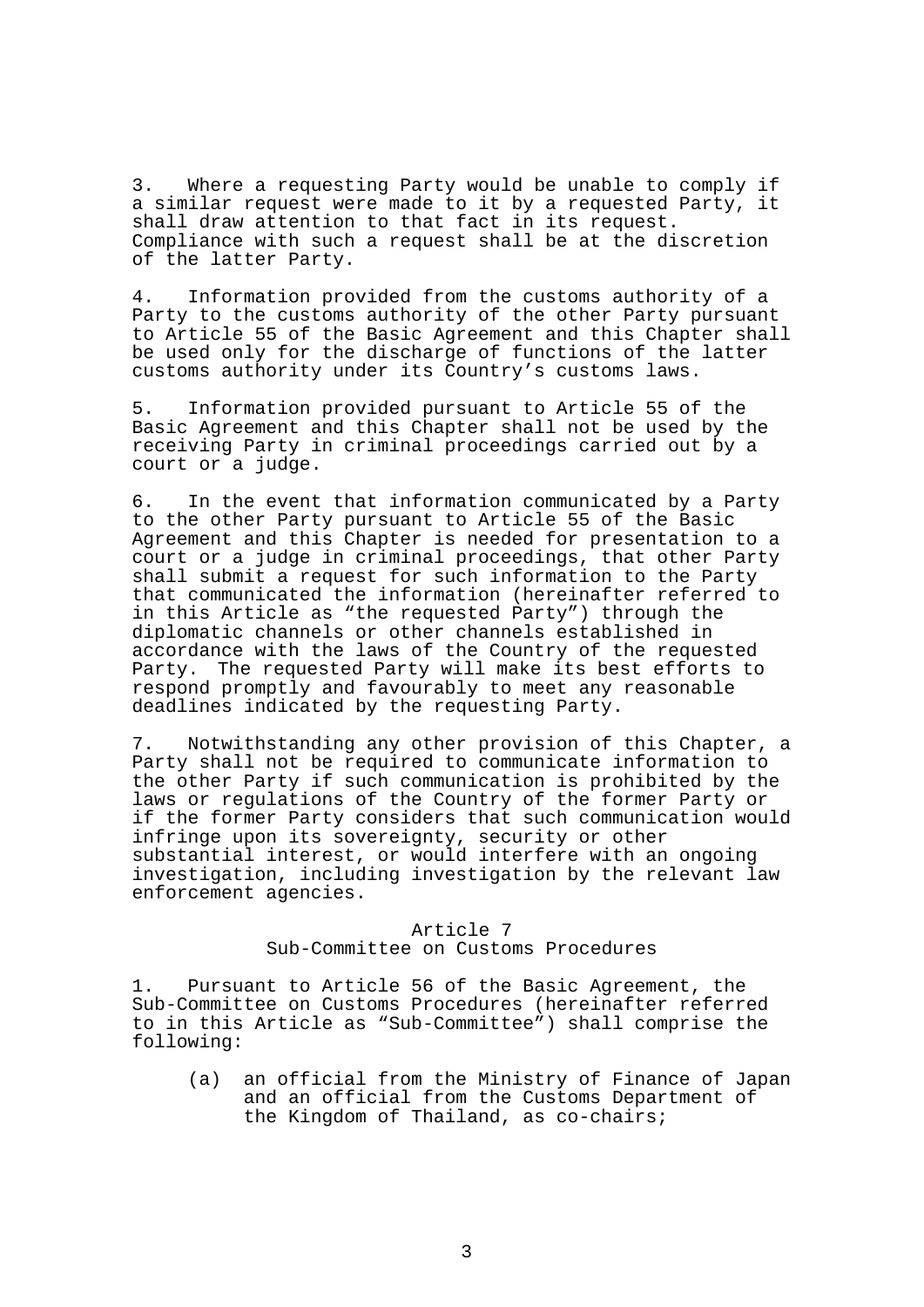- (b) for Japan, officials from the Ministry of Finance and the Ministry of Foreign Affairs, and other government officials with necessary expertise relevant to the issues to be discussed who may be included on an ad hoc basis; and
- (c) for the Kingdom of Thailand (hereinafter referred to in this Agreement as "Thailand"), officials from the Customs Department and the Ministry of Foreign Affairs, and other government officials with necessary expertise relevant to the issues to be discussed who may be included on an ad hoc basis.

2. The Sub-Committee may, by mutual consent of the Parties, invite representatives of relevant entities other than the Parties with necessary expertise relevant to the issues to be discussed.

3. The Sub-Committee shall hold its inaugural meeting within 1 year after the date of entry into force of this Agreement. Subsequent meetings of the Sub-Committee shall be held at such venues and times as may be agreed upon.

## Chapter 2 Paperless Trading

# Article 8 Sub-Committee on Paperless Trading

1. Pursuant to Article 61 of the Basic Agreement, the Sub-Committee on Paperless Trading (hereinafter referred to in this Article as "Sub-Committee") shall comprise the following:

- (a) an official from the Ministry of Economy, Trade and Industry of Japan and an official from the Ministry of Finance of Thailand, as co-chairs;
- (b) for Japan, officials from the Ministry of Economy, Trade and Industry, the Ministry of Foreign Affairs and the Ministry of Finance, and other government officials with necessary expertise relevant to the issues to be discussed; and
- (c) for Thailand, officials from the Ministry of Finance, the Ministry of Commerce, the Ministry of Information and Communication Technology and the Ministry of Foreign Affairs, and other government officials with necessary expertise relevant to the issues to be discussed.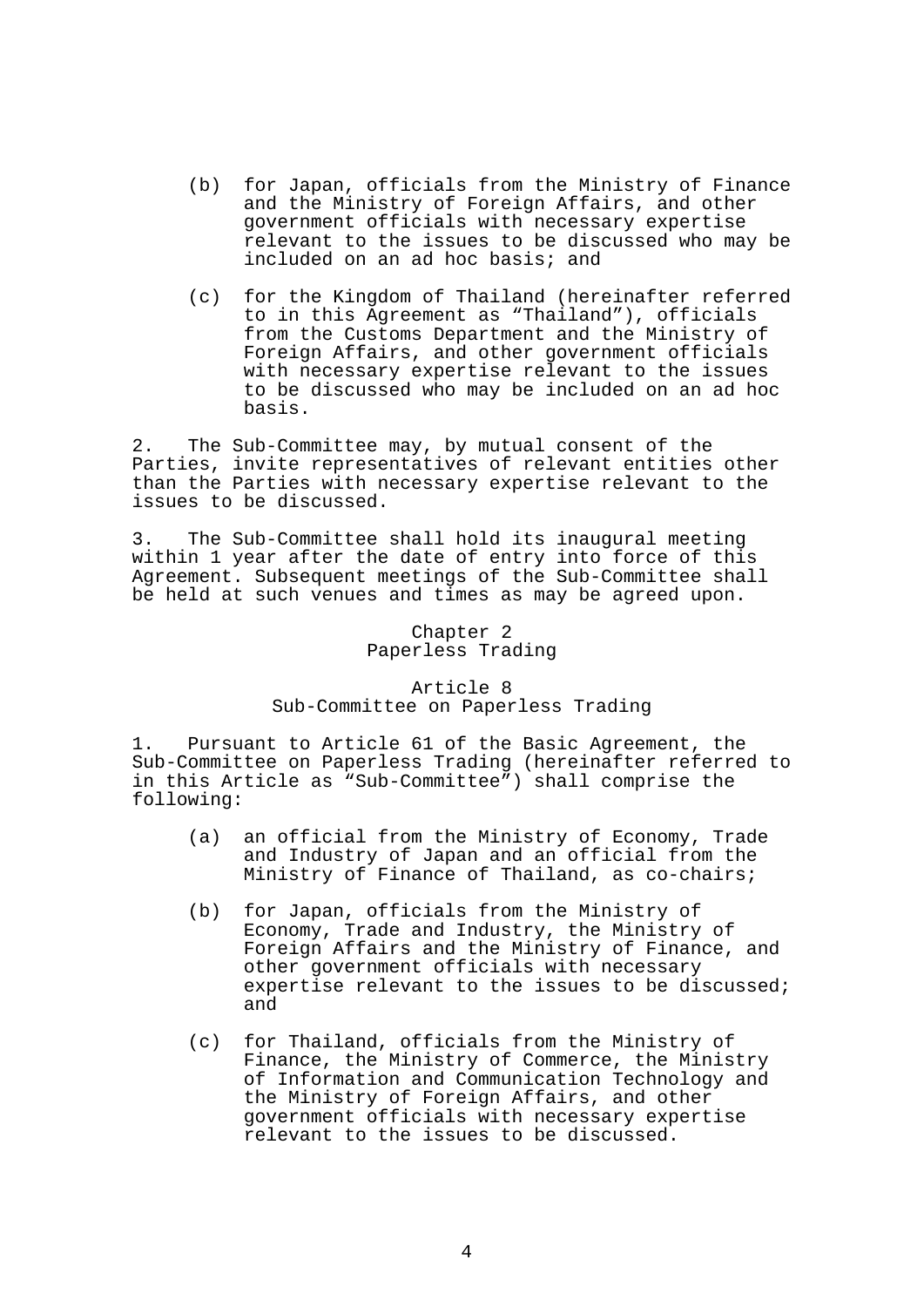2. The Sub-Committee may, by mutual consent of the Parties, invite representatives of relevant entities other than the Parties, including those from the private sector, with necessary expertise relevant to the issues to be discussed.

3. The agenda of discussion of the Sub-Committee may include issues relating to:

- (a) setting directions for the cooperative work to be undertaken to realise and promote paperless trading between the Countries; and
- (b) reviewing, pursuant to Article 60 of the Basic Agreement, the progress made in realising and promoting paperless trading and the readiness of the trade regulatory bodies of the respective Parties to accept, as supporting documents, electronic trade-related information and electronic versions of relevant documents exchanged between enterprises of the Countries through the facilities specified in Article 59 of the Basic Agreement.

Chapter 3 Government Procurement

Article 9 Sub-Committee on Government Procurement

 Pursuant to Article 146 of the Basic Agreement, the Sub-Committee on Government Procurement shall comprise the following:

- (a) for Japan, a senior official from the Ministry of Foreign Affairs as co-chair;
- (b) for Thailand, a senior official from the Ministry of Finance and a senior official from the Ministry of Foreign Affairs as co-chairs; and
- (c) other government officials of the Parties with necessary expertise relevant to the issues to be discussed.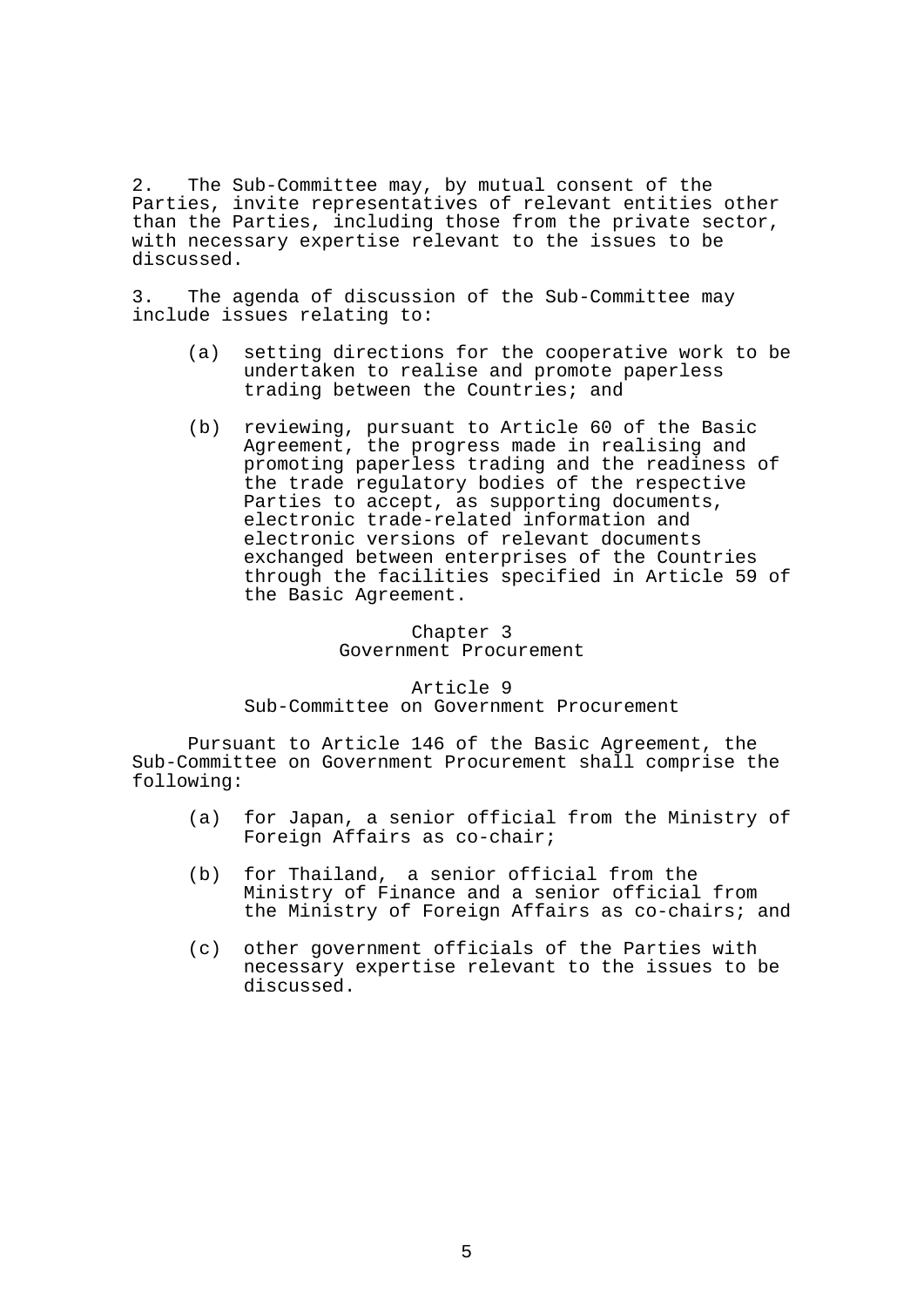### Chapter 4 Competition

#### Article 10 Objective

 The objective of this Chapter is to implement the cooperation set forth in Article 148 of the Basic Agreement.

### Article 11 Definitions

For the purposes of this Chapter:

- (a) the term "anti-competitive activities" means any conduct or transaction that may be subject to penalties or relief under the competition law of either Country;
- (b) the term "competition authority" means:
	- (i) for Japan, the Fair Trade Commission; and
	- (ii) for Thailand, the Competition Commission;
- (c) the term "competition law" means:
	- (i) for Japan, the Law Concerning Prohibition of Private Monopoly and Maintenance of Fair Trade (Law No. 54 of 1947) (hereinafter referred to in this Chapter as "the Antimonopoly Law" ) and its implementing regulations as well as any amendments thereto; and
	- (ii) for Thailand, the Competition Act B.E. 2542 and its implementing regulations as well as any amendments thereto; and
- (d) the term "enforcement activities" means any investigation or proceeding conducted by a Party in relation to the competition law of its Country. However, (i) the review of business conduct or routine filings and (ii) research, studies or surveys with the objective of examining the general economic situation or general conditions in specific industries are not included.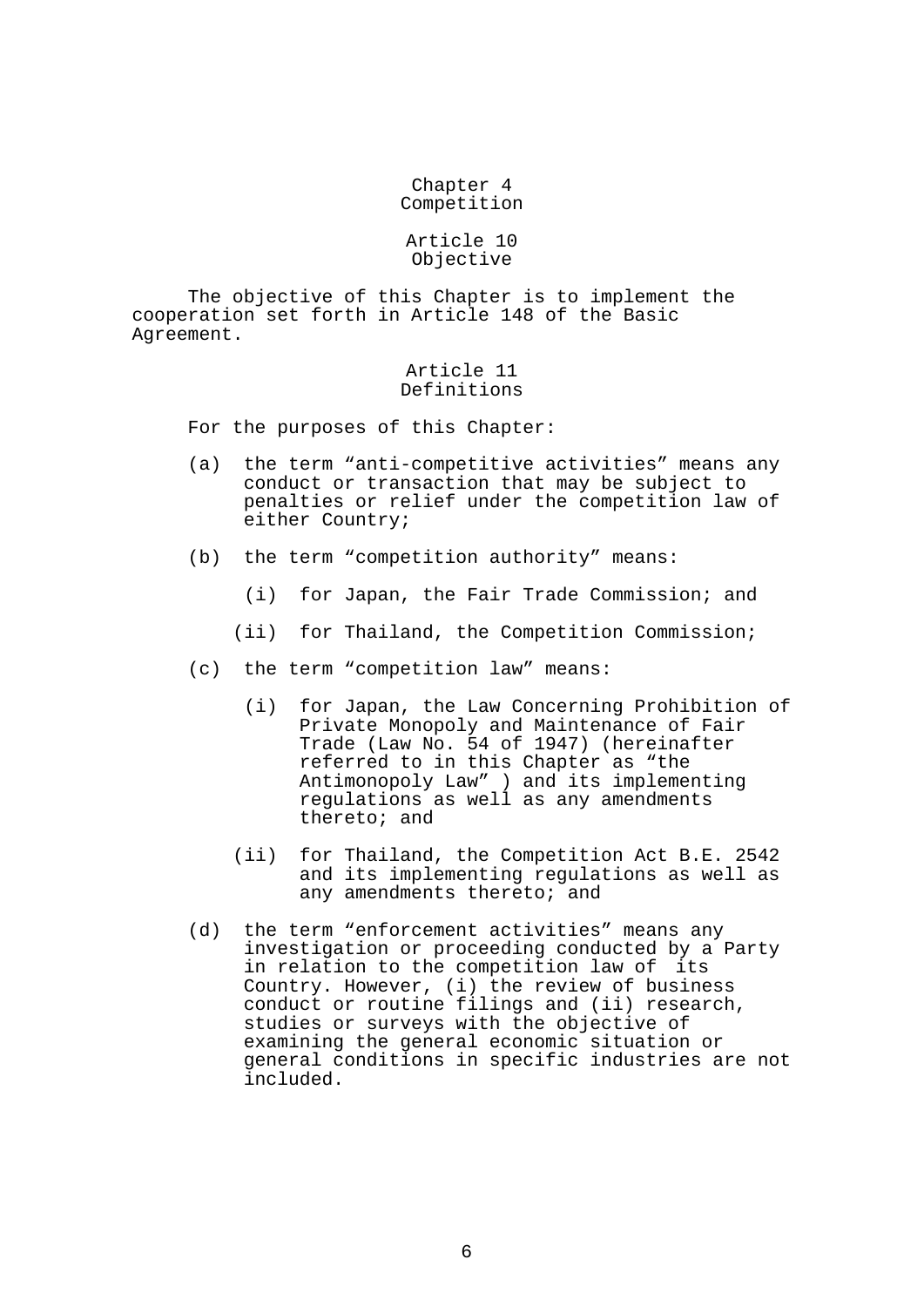### Article 12 Notification

 The competition authority of each Party, to the extent consistent with the laws and regulations of its Country, shall notify the competition authority of the other Party of the enforcement activities of the notifying Party that the notifying competition authority considers may affect the important interests of the other Party.

## Article 13

# Exchange of Information and Coordination

1. The competition authority of each Party shall, as appropriate, provide the competition authority of the other Party with information that is relevant to the enforcement activities of that competition authority of the other Party to the extent consistent with the laws and regulations of the Country of, and the important interests of the Party of, the competition authority providing such information, and within its reasonably available resources.

2. The competition authorities of the Parties shall, as appropriate, consider coordination of their enforcement activities with regard to matters that are related to each other.

## Article 14 Transparency

The competition authority of each Party shall:

- (a) promptly inform the competition authority of the other Party of any amendment of competition law and any adoption of new laws and regulations of its Country that proscribe anti-competitive activities;
- (b) provide, as appropriate, the competition authority of the other Party with copies of its publicly-released guidelines or policy statements issued in relation to the competition law of its Country; and
- (c) provide, as appropriate, the competition authority of the other Party with copies of its annual reports or any other publication that are made generally available to the public.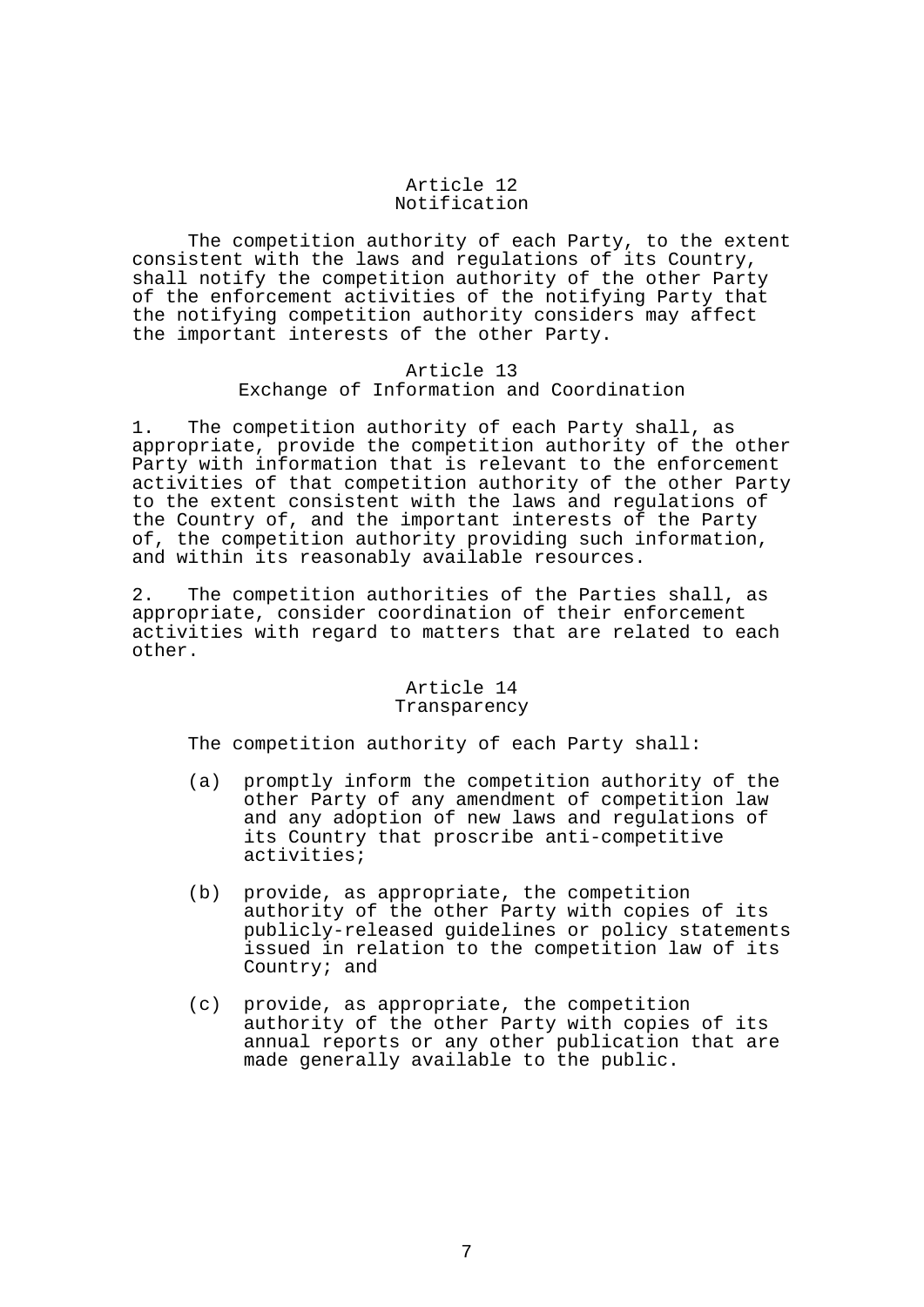### Article 15 Technical Cooperation

1. The Parties agree that it is in their common interest for their competition authorities to work together in technical cooperation activities related to the implementation of competition law and policy.

2. The cooperation activities may include, within the reasonably available resources of the competition authority of each Party, the following:

- (a) exchange of personnel of the competition authorities for training purposes;
- (b) participation of personnel of the competition authorities as lecturers or consultants at training courses on the implementation of competition law and policy organised or sponsored by either or both competition authorities; and
- (c) any other form of technical cooperation as the competition authorities of the Parties may agree.

#### Article 16 Consultation

 The competition authorities of the Parties shall consult with each other, upon request by either competition authority, on any matter which may arise in connection with this Chapter.

### Article 17 Review

1. The Parties shall, as mutually agreed between the Parties, review and enhance the cooperation pursuant to this Chapter.

2. Upon such review, the Parties may consider enhancing the cooperation pursuant to this Chapter with regard to any of the following activities:

- (a) notification;
- (b) cooperation in enforcement activities;
- (c) coordination of enforcement activities; and
- (d) positive comity and negative comity.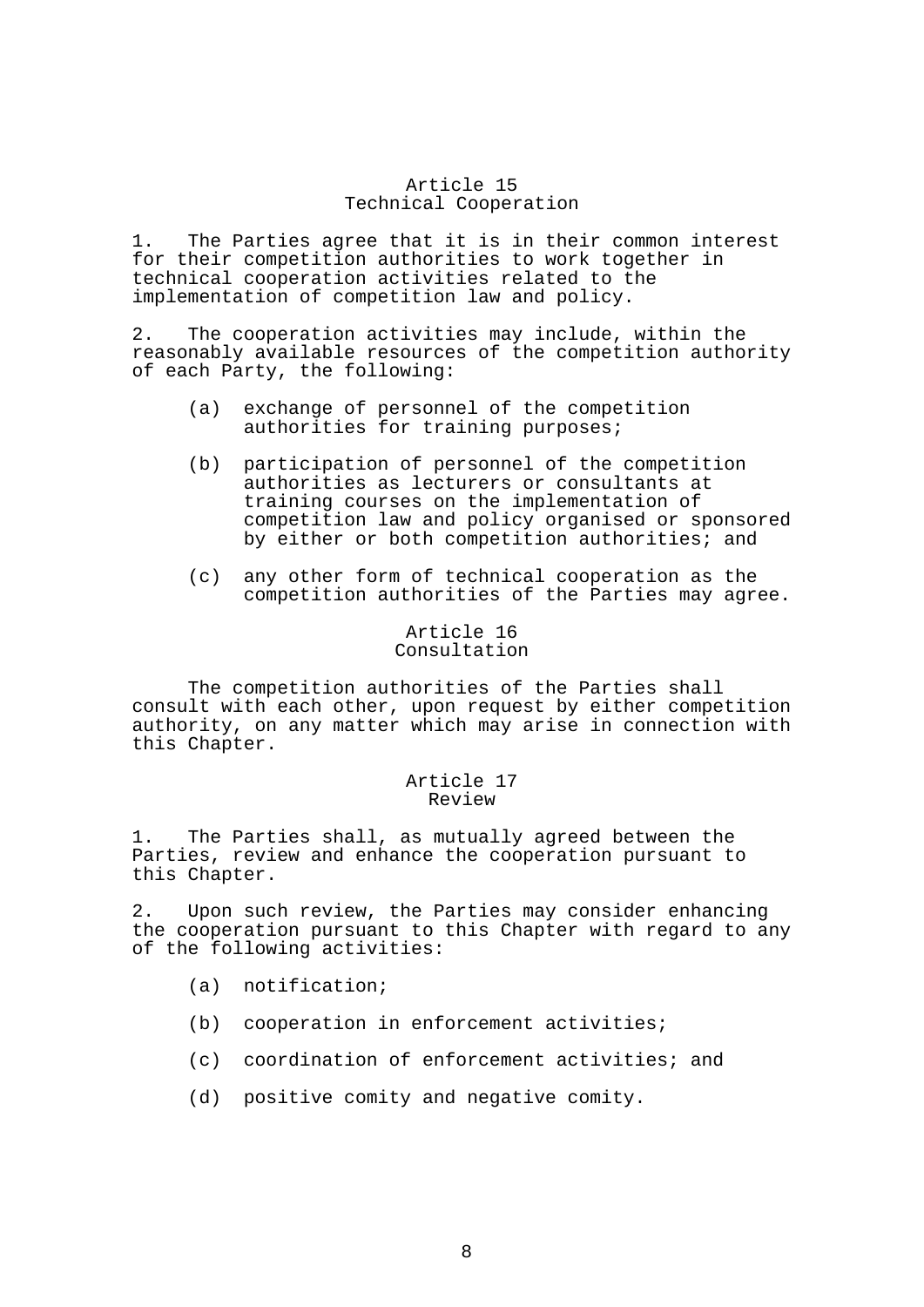3. Any such enhancement of the cooperation shall be subject to the applicable laws and regulations of each Country and the availability of resources of each Party.

## Article 18 Treatment of Confidential Information

1. Information, other than publicly available information, provided by a Party or a competition authority pursuant to this Chapter:

- (a) shall only be used by the receiving Party or the receiving competition authority for the purpose of effective enforcement of the competition law of its Country, unless the Party or the competition authority providing the information has approved otherwise;
- (b) shall not be communicated by the receiving competition authority to a third party or other authorities, unless the competition authority providing the information has approved otherwise; and
- (c) shall not be communicated by the receiving Party to a third party, unless the Party providing the information has approved otherwise.

2. Notwithstanding subparagraph 1(b) above, unless otherwise notified by the competition authority providing the information, the competition authority receiving the information pursuant to this Chapter may communicate the information to a relevant law enforcement authority of the Party of the competition authority receiving such information, for the purpose of competition law enforcement, which may use such information under the conditions stipulated in Article 19.

3. Each Party shall, consistently with the laws and regulations of its Country, maintain the confidentiality of any information provided to it in confidence by the other Party pursuant to this Chapter.

4. Each Party may limit the information it provides to the other Party when the other Party is unable to give the assurance requested by the former Party with respect to confidentiality or with respect to the limitations of purposes for which the information will be used.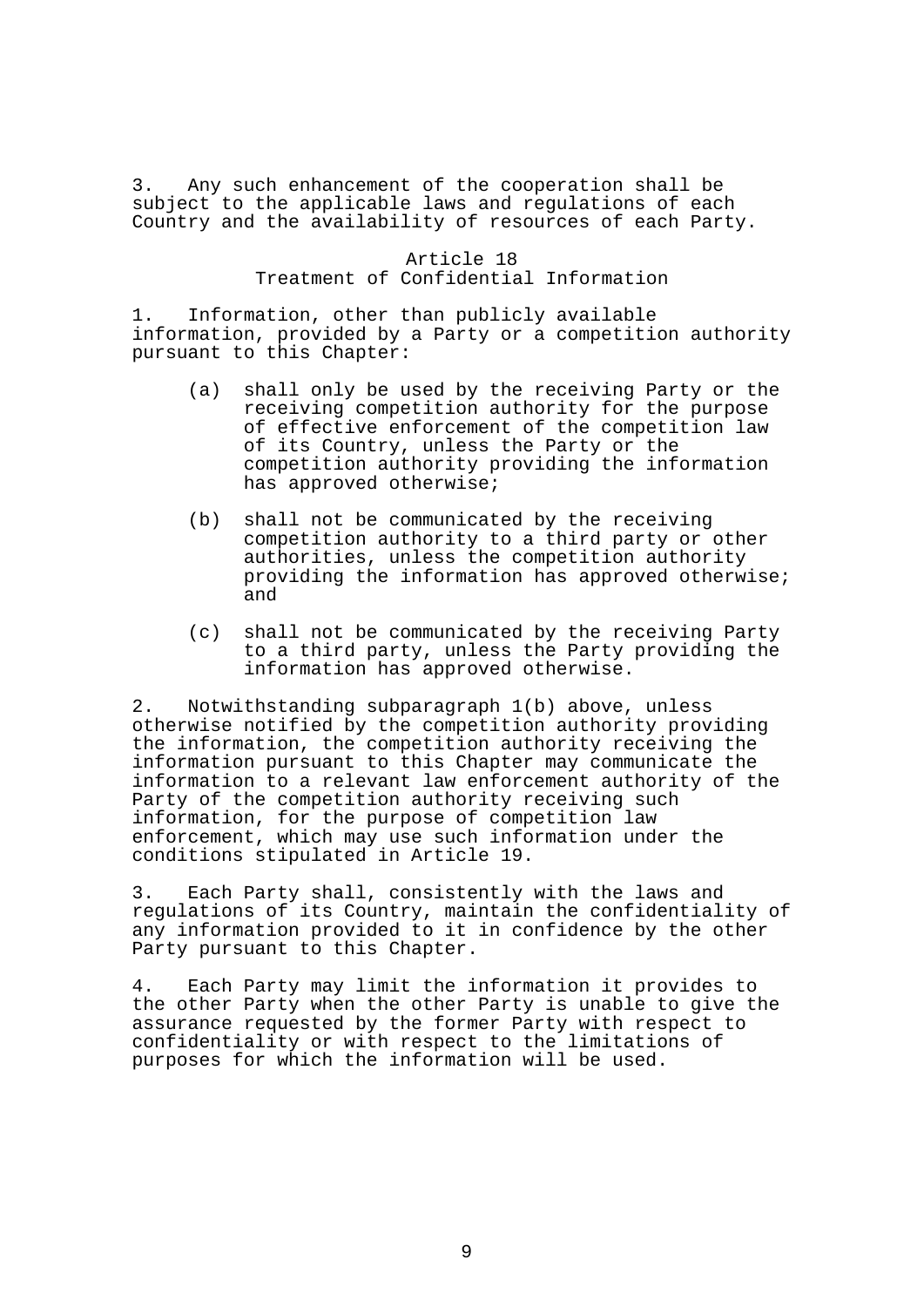5. Notwithstanding any other provision of this Chapter, neither Party shall be required to provide information to the other Party if such provision is prohibited by the laws or regulations of the Country possessing the information or such provision would be incompatible with its important interests. In particular:

- (a) the Government of Japan shall not be required to provide "trade secrets of entrepreneurs" covered by the provisions of Article 39 of the Antimonopoly Law to the Government of Thailand; and
- (b) the Government of Thailand shall not be required to provide "confidential information" under the Competition Act B.E. 2542 to the Government of Japan.

#### Article 19

Use of Information in Criminal Proceedings

1. Information provided by a Party to the other Party pursuant to this Chapter, except publicly available information, shall not be presented to a court or a judge in criminal proceedings of the Country of the latter Party.

2. In the event that information provided by a Party to the other Party pursuant to this Chapter, except publicly available information, is needed for presentation to a court or a judge in criminal proceedings of the Country of the latter Party, that latter Party shall submit a request for such information to the former Party through the diplomatic channels or any other channels established in accordance with the law of the Country of the former Party.

> Article 20 Communications

 Unless otherwise provided in this Chapter, communications under this Chapter may be directly carried out between the competition authorities of the Parties. Notifications under Article 12, however, shall be confirmed in writing through the diplomatic channels. The confirmation shall be made as promptly as practically possible after the communication concerned between the competition authorities of the Parties.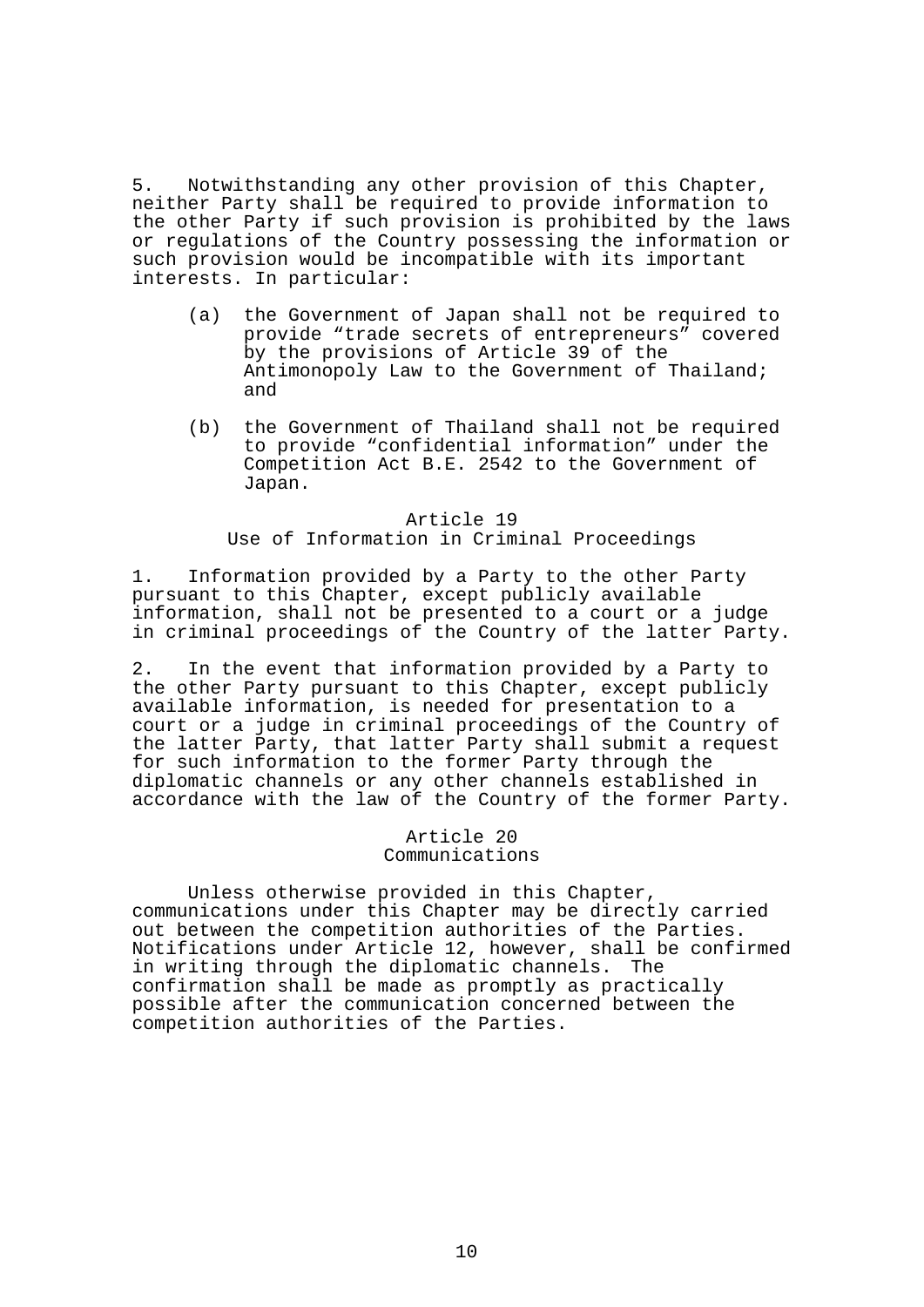## Chapter 5 Cooperation in the Field of Agriculture, Forestry and Fisheries

#### Article 21 General Principles

1. Pursuant to Chapter 13 of the Basic Agreement, the Parties, recognising the importance of improving quality of life and income of those who engage in agriculture, forestry and fisheries, and supporting development of sustainable agriculture, forestry and fisheries in the Countries, shall cooperate in the field of agriculture, forestry and fisheries, particularly on food safety and development of cooperation at local levels including cooperation between relevant cooperatives of the Countries (hereinafter referred to in this Chapter as "Local-to-Local Linkage").

2. The Parties shall develop and enhance partnership and cooperation in the field of agriculture, forestry and fisheries on the basis of mutual benefit.

## Article 22 Areas and Forms of Cooperation

1. Pursuant to Article 154 of the Basic Agreement, the Parties shall cooperate and, where necessary and appropriate, encourage and facilitate cooperation between parties, one or both of whom are entities in the Countries other than the Parties, under mutually agreed conditions, in the areas and forms as specified in this Article.

2. The areas of cooperation on food safety under this Chapter include:

- (a) sound development of food industries covering all stages, from farm to market, including food distribution system such as cold chain system and packaging system;
- (b) human resource development;
- (c) development and promotion of new technologies;
- (d) quality control, inspection and certification system;
- (e) application of risk analysis; and
- (f) other areas of cooperation as may be agreed upon.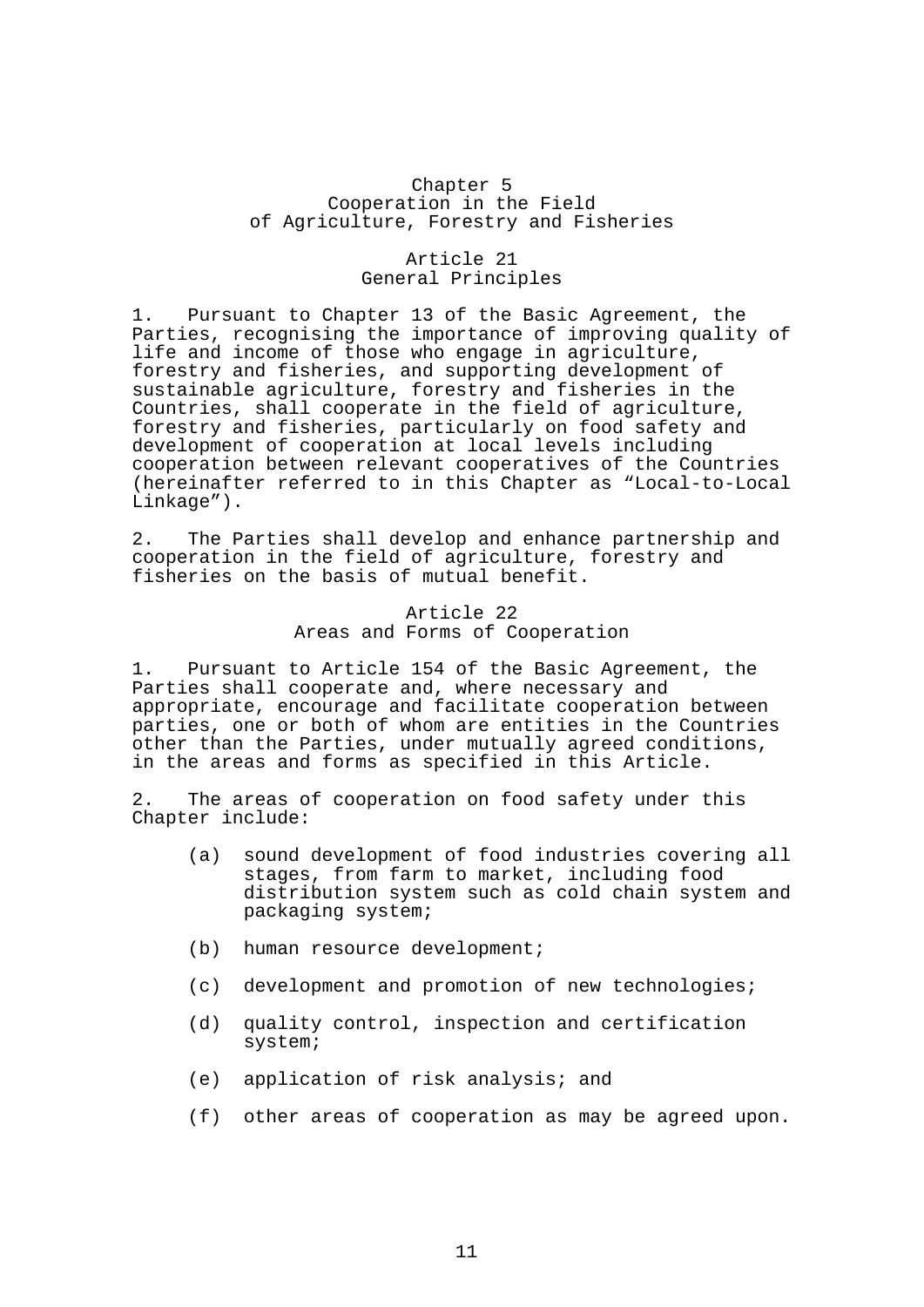3. The areas of Local-to-Local Linkage under this Chapter include:

- (a) development of rural areas including:
	- (i) enhancement of linkages between farmers of the Countries and between relevant cooperatives of the Countries;
	- (ii) improvement of quality and safety of agricultural products; and
	- (iii) promotion of marketing and purchasing between relevant cooperatives in the Countries, including the development of One Village One Product movement;
- (b) human resource development;
- (c) development of technical know-how and promotion of the transfer thereof;
- (d) promotion of joint investment which leads to the mutual benefit of relevant cooperatives in the Countries; and
- (e) other areas of cooperation as may be agreed upon.

4. The forms of cooperation on food safety under this Chapter include:

- (a) exchange of views and information on the technical aspects of food safety;
- (b) exchange of specialists;
- (c) seminars, workshops and trainings;
- (d) science-based consultation to identify and address specific issues that may arise from the application of sanitary and phytosanitary (hereinafter referred to in this Chapter as "SPS") measures with the objective of obtaining mutually acceptable solutions;
- (e) consultation to make cooperative efforts between the Parties in international fora in relation to SPS measures;
- (f) promotion of the private investment on food testing laboratories;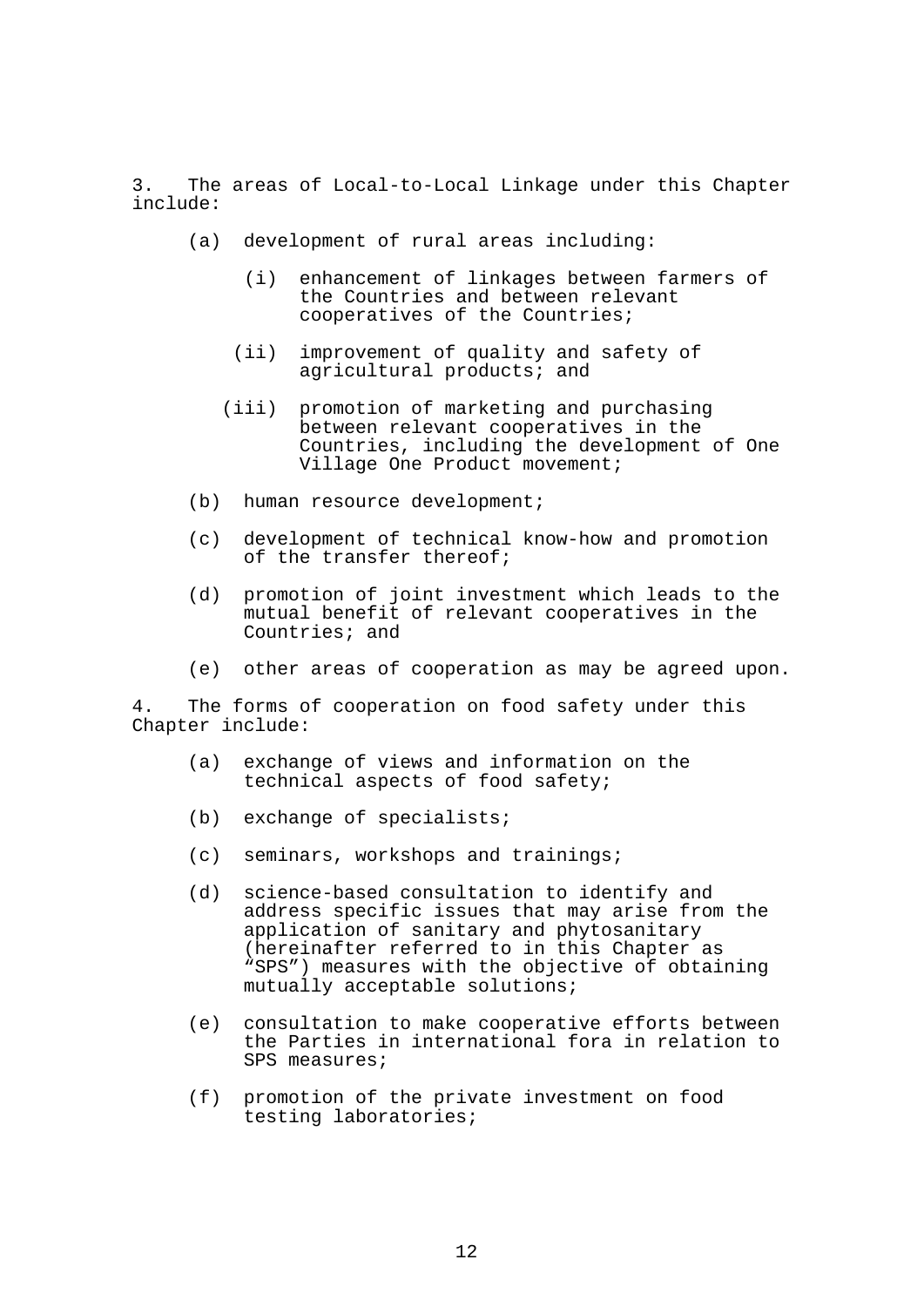- (g) strengthening of quality control, inspection and certification system;
- (h) development of networks between laboratories in the Countries;
- (i) strengthening of the application of risk analysis; and
- (j) other forms of cooperation as may be agreed upon.

5. The forms of Local-to-Local Linkage under this Chapter include:

- (a) exchange of views and information on issues of mutual interest;
- (b) exchange of specialists;
- (c) seminars, workshops and trainings on development of relevant cooperatives;
- (d) networking of information centres between the Countries in order to collect and exchange data pertaining to relevant cooperatives such as the list of relevant cooperatives, business mechanism and technical matters;
- (e) promotion of products of relevant cooperatives and those from One Village One Product movement in display centres for mutual benefit;
- (f) promotion of joint marketing research on the products of relevant cooperatives;
- (g) promotion of business between relevant cooperatives in the Countries; and
- (h) other forms of cooperation as may be agreed upon.

# Article 23 Contact Points

1. Each Party shall designate contact points to facilitate communications between the Parties on any matter under this Chapter as follows:

- (a) contact points on food safety:
	- (i) for Japan, the Embassy of Japan in Thailand; and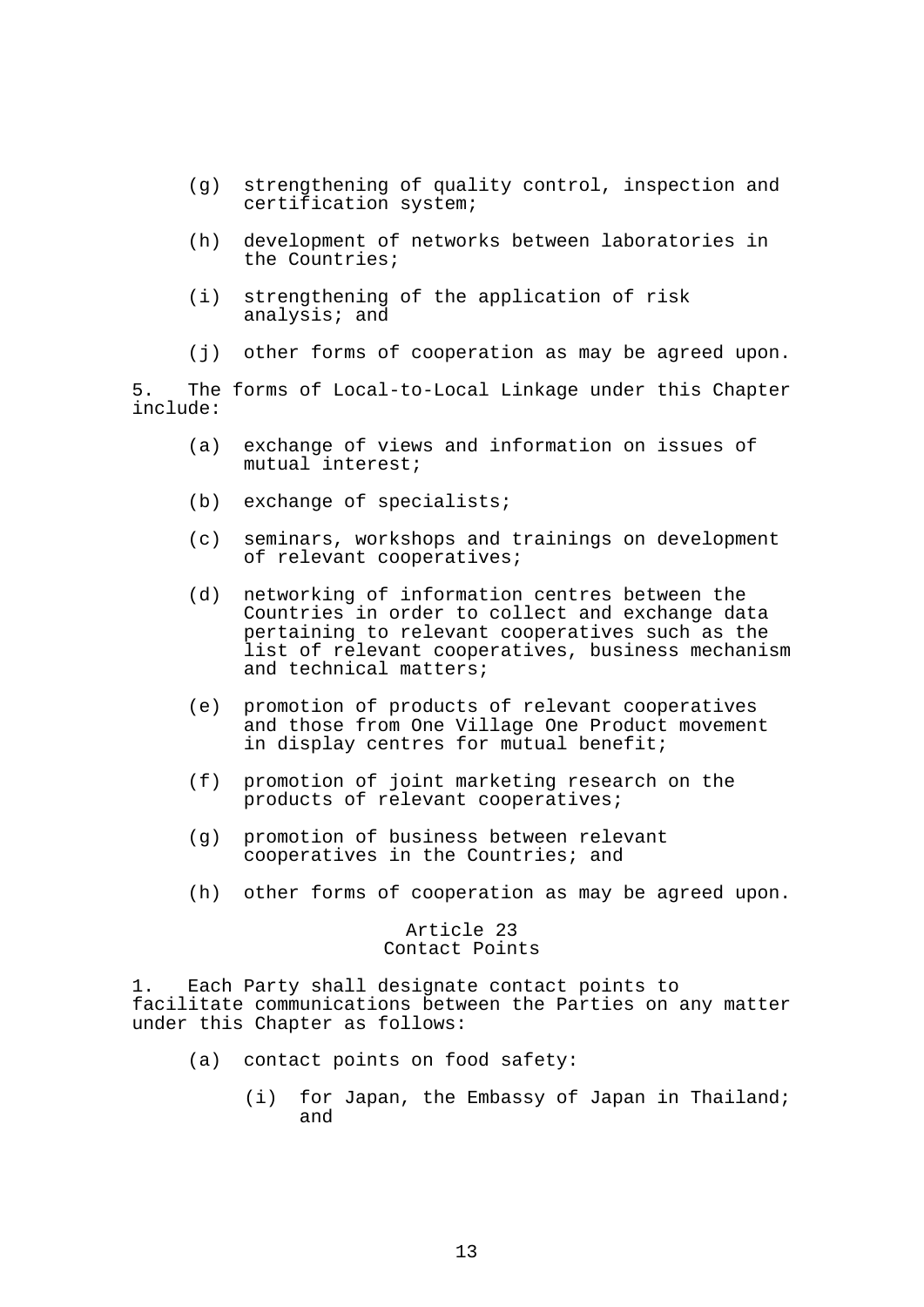- (ii) for Thailand, the National Bureau of Agricultural Commodity and Food Standards of the Ministry of Agriculture and Cooperatives.
- (b) contact points on Local-to-Local Linkage:
	- (i) for Japan, the Embassy of Japan in Thailand; and
	- (ii) for Thailand, the Cooperative Promotion Department of the Ministry of Agriculture and Cooperatives.

2. The contact points of a Party shall answer all reasonable enquiries from the other Party regarding cooperation under this Chapter and, if appropriate, provide the other Party with relevant information.

## Article 24 Reaffirmation of Rights and Obligations

 The Parties reaffirm the rights and obligations of the Countries relating to SPS measures under the Agreement on the Application of Sanitary and Phytosanitary Measures in Annex 1A to the Marrakesh Agreement Establishing the World Trade Organization, done at Marrakesh, 15 April 1994, as may be amended.

# Article 25 Sub-Committee on Agriculture, Forestry and Fisheries

1. Pursuant to Article 157 of the Basic Agreement, a Sub-Committee on Agriculture, Forestry and Fisheries (hereinafter referred to in this Chapter as "Sub-Committee") shall be established.

- 2. The functions of the Sub-Committee shall be:
	- (a) reviewing and discussing issues concerning the effective implementation and operation of this Chapter;
	- (b) identifying and prioritising areas and forms of cooperation other than food safety and Local-to-Local Linkage;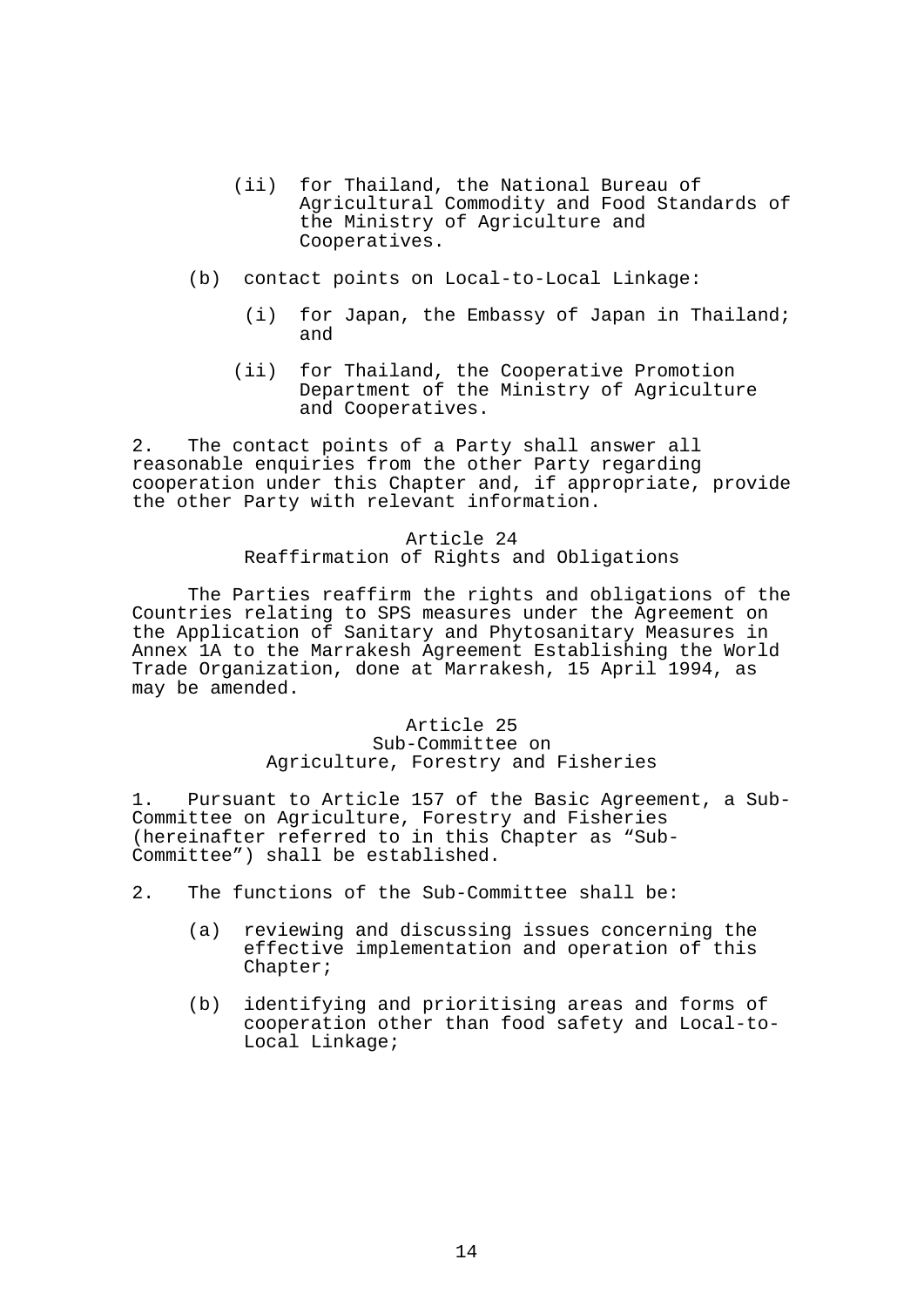- (c) reporting findings and making recommendations to the Joint Committee established under Article 13 of the Basic Agreement (hereinafter referred to in this Agreement as "the Joint Committee") regarding issues related to the implementation and operation of this Chapter;
- (d) discussing other issues relating to agriculture, forestry and fisheries; and
- (e) addressing promptly any issues arising from the implementation and operation of this Chapter.
- 3. The Sub-Committee shall comprise the following:
	- (a) for Japan, an official from the Ministry of Agriculture, Forestry and Fisheries, and an official from the Ministry of Health, Labor and Welfare, as co-chairs;
	- (b) for Thailand, an official from the Ministry of Agriculture and Cooperatives, and officials from other relevant government agencies, as co-chairs; and
	- (c) officials from the Ministry of Foreign Affairs and other officials of the Parties with necessary expertise relevant to the issues to be discussed.

4. Notwithstanding paragraph 3 above, representatives of relevant entities other than the Parties, including those from the private sector, with necessary expertise relevant to the issues to be discussed, may become members of the Sub-Committee at the invitation of the Sub-Committee.

5. The Sub-Committee shall meet at least annually at such venues and times as may be agreed upon.

## Article 26 Special Sub-Committee on Food Safety

1. For the purpose of the effective implementation of cooperation on food safety, the Sub-Committee shall establish a Special Sub-Committee on Food Safety (hereinafter referred to in this Article as "Special Sub-Committee")as its subsidiary body pursuant to Article 157 of the Basic Agreement.

- 2. The functions of the Special Sub-Committee shall be:
	- (a) reviewing and discussing issues concerning the effective implementation of cooperation on food safety;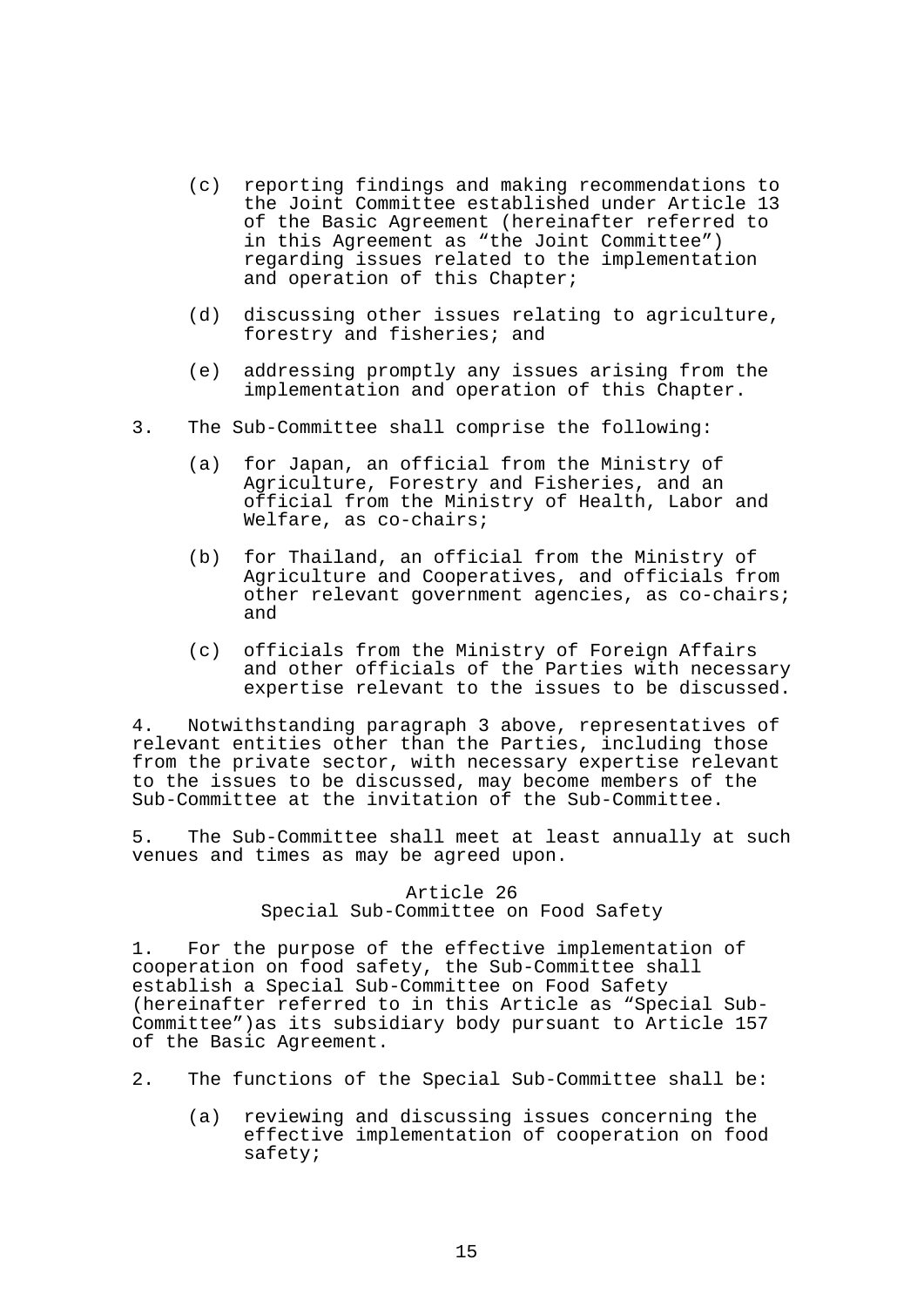- (b) exchanging information on such matters as occurrences of SPS incidents in the Countries and third countries, and change or introduction of SPS-related regulations and standards of the Parties, which may, directly and indirectly, affect trade in goods between the Countries;
- (c) collaborating with relevant entities on their effective implementation of projects of cooperation between the Parties in the areas and forms as specified in Article 22;
- (d) holding science-based consultation to identify and address specific issues that may arise from the application of SPS measures with the objective of obtaining mutually acceptable solutions;
- (e) identifying and prioritising areas and forms of cooperation on food safety, including those on products of interest;
- (f) reviewing and assessing each Party's application of risk analysis;
- (g) making cooperative efforts to solve any cases of non-compliance with SPS measures such as:
	- (i) prompt notification of the details of consignments by the importing Country to the exporting Country; and
	- (ii) investigation of problems by the exporting Country and consultation of appropriate remedial actions to be taken by the exporting Country;
- (h) promoting joint research on food safety; and
- (i) reporting findings of the Special Sub-Committee to the Sub-Committee.

3. The Special Sub-Committee shall comprise the following:

> (a) for Japan, an official from the Ministry of Agriculture, Forestry and Fisheries, and an official from the Ministry of Health, Labor and Welfare, as co-chairs;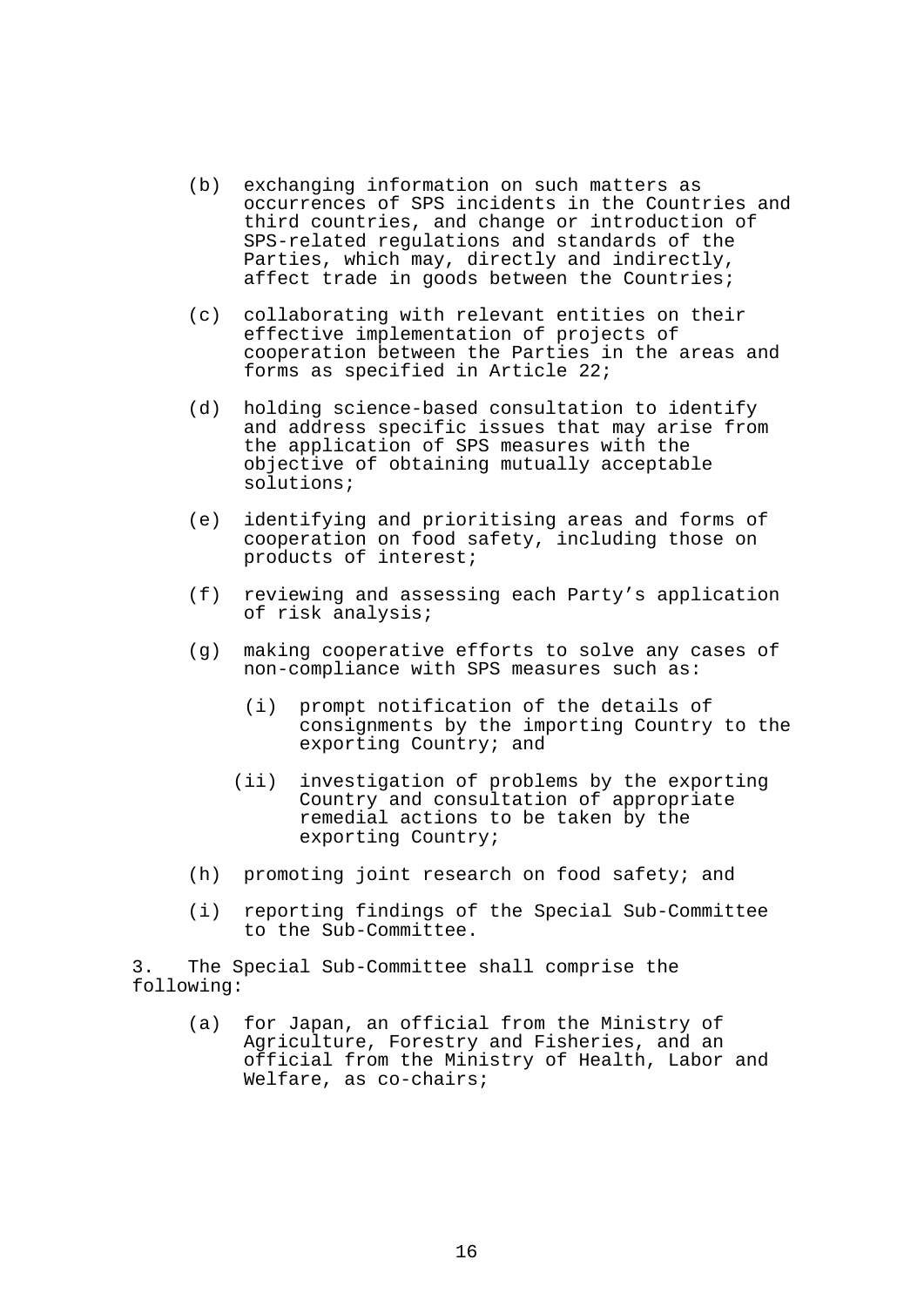- (b) for Thailand, an official from the Ministry of Agriculture and Cooperatives, and an official from the Ministry of Public Health, as co-chairs; and
- (c) officials from the Ministry of Foreign Affairs and other officials of the Parties with necessary expertise relevant to the issues to be discussed.

4. The Special Sub-Committee shall meet at least annually at such venues and times as may be agreed upon.

> Article 27 Special Sub-Committee on Local-to-Local Linkage

1. For the purpose of the effective implementation of Local-to-Local Linkage, the Sub-Committee shall establish a Special Sub-Committee on Local-to-Local Linkage (hereinafter referred to in this Article as "Special Sub-Committee") as its subsidiary body pursuant to Article 157 of the Basic Agreement.

- 2. The functions of the Special Sub-Committee shall be:
	- (a) reviewing and discussing issues concerning the effective implementation of Local-to-Local Linkage;
	- (b) identifying and prioritising areas and forms of Local-to-Local Linkage and implementing those activities accordingly;
	- (c) exchanging views and information on promotion of Local-to-Local Linkage;
	- (d) collaborating with relevant entities on their effective implementation of projects of cooperation between the Parties in the areas and forms as specified in Article 22; and
	- (e) reporting findings of the Special Sub-Committee to the Sub-Committee.

3. The Special Sub-Committee shall comprise the following:

- (a) for Japan, an official from the Ministry of Agriculture, Forestry and Fisheries, as co-chair;
- (b) for Thailand, an official from the Ministry of Agriculture and Cooperatives, as co-chair; and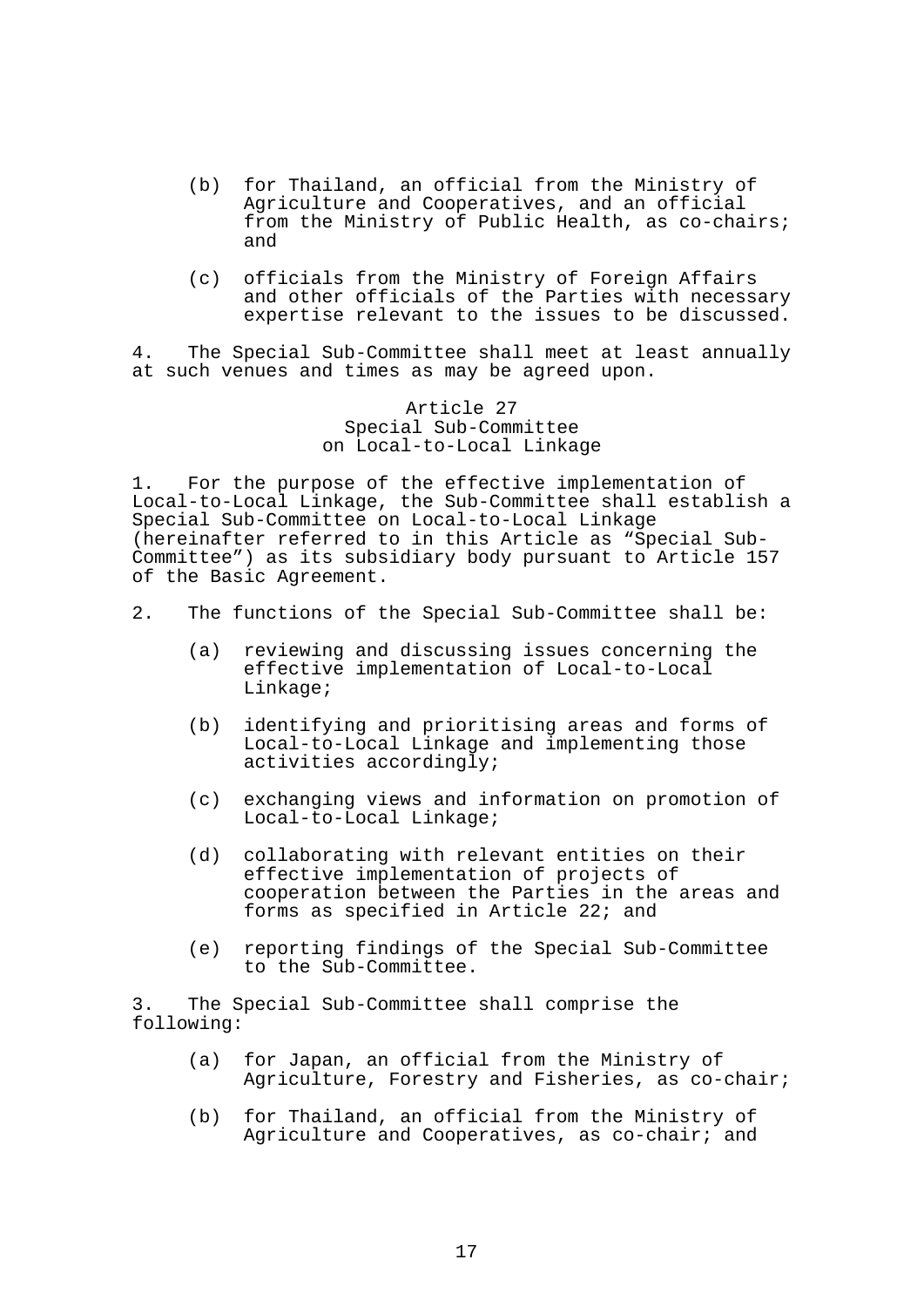(c) officials from the Ministry of Foreign Affairs and other officials of the Parties with necessary expertise relevant to the issues to be discussed.

4. Notwithstanding paragraph 3 above, representatives of relevant entities other than the Parties, including those from the private sector, such as, for Japan, the Central Union of Agricultural Cooperatives (JA Zenchu) and, for Thailand, the Cooperative League of Thailand, with necessary expertise relevant to the issues to be discussed, may become members of the Special Sub-Committee at the invitation of the Special Sub-Committee.

5. The Special Sub-Committee shall meet at least annually at such venues and times as may be agreed upon.

> Chapter 6 Cooperation in the Field of Education and Human Resource Development

## Article 28 General Principles

1. Pursuant to Chapter 13 of the Basic Agreement, the Parties, recognising that sustainable economic growth and prosperity largely depend on people's knowledge and skills, and acknowledging that capacity building is essential in all fields of cooperation under Chapter 13 of the Basic Agreement, shall cooperate in promoting education and human resource development through sharing related expertise, skills and experiences between the Parties and between parties, one or both of whom are entities in the Countries other than the Parties.

2. The Parties shall develop and enhance partnership and cooperation in the field of education and human resource development to share expertise, skills and experiences in development, and strengthen human capacity building for balanced and sustainable growth of the Countries.

### Article 29 Areas and Forms of Cooperation

1. Pursuant to Article 154 of the Basic Agreement, the Parties shall cooperate and, where necessary and appropriate, encourage and facilitate cooperation between parties, one or both of whom are entities in the Countries other than the Parties, under mutually agreed conditions, in the areas and forms as specified in this Article.

2. The areas of cooperation under this Chapter include: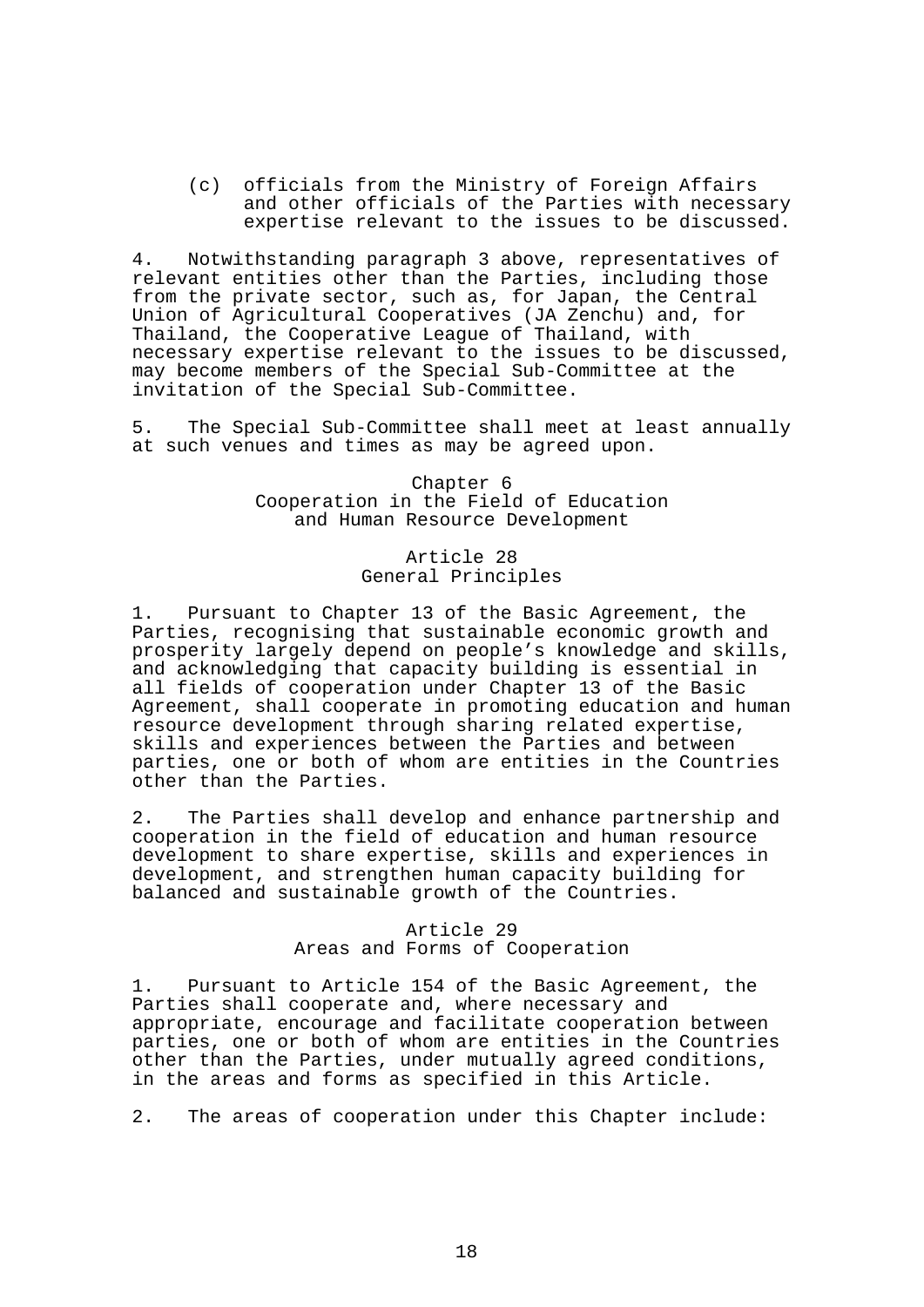- (a) enhancement of mutual understanding of policies of the respective Parties;
- (b) promotion of technical and vocational training including that on mould and die technologies;
- (c) collaboration on academic and research institutions networking in areas of mutual interest;
- (d) improvement of educational standards including those for management and development of educational institution;
- (e) information and communication technology for education;
- (f) promotion of technology transfer of educational tools and methods at all levels of education;
- (g) Japanese and Thai languages and studies;
- (h) joint third country training in areas of mutual interest based on the need of recipient countries;
- (i) close cooperation between the educational and research institutions of the Countries;
- (j) promotion and facilitation of access to academic programmes in the Countries; and
- (k) other areas of cooperation as may be agreed upon.
- 3. The forms of cooperation under this Chapter include:
	- (a) exchange of information and related data;
	- (b) exchange of views between authorities of the Parties;
- (c) exchanges and visits of scholars, teachers, students, members of educational, technical and vocational institutions, government officials and other persons engaging in scientific, educational, technical and vocational training activities;
	- (d) exchanges of youth and collaboration among youth organisations with a view to promoting friendship and mutual understanding;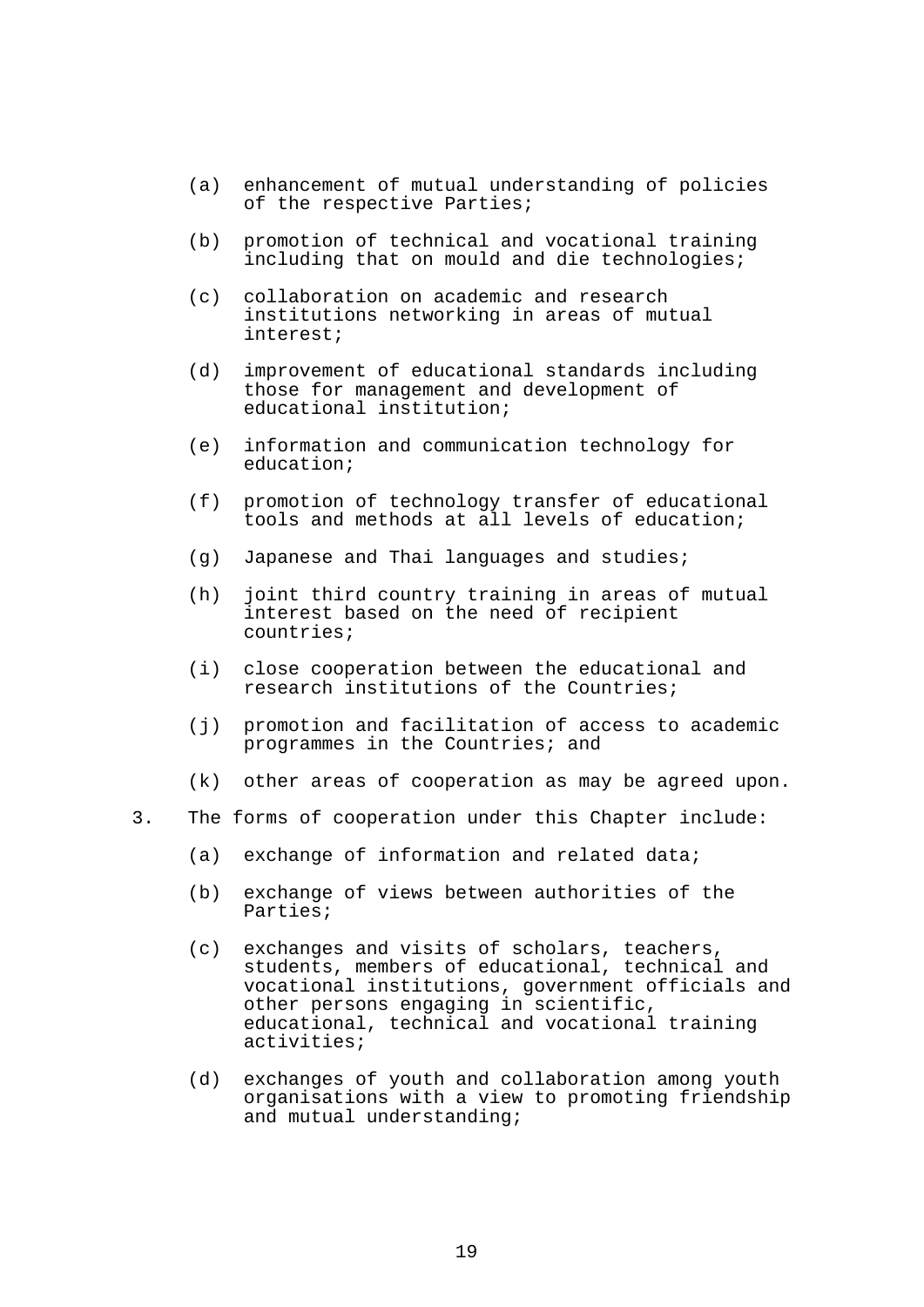- (e) promotion of educational programmes in technical and specialised areas including the upgrade of capabilities and skills;
- (f) provision and promotion of opportunities for internship and training programmes;
- (g) facilitation of the establishment of academic and educational entities in the other Country;
- (h) joint research and development in areas of mutual interest;
- (i) joint seminars, workshops, meetings and trainings in areas of mutual interest; and
- (j) other forms of cooperation as may be agreed upon.

Article 30 Sub-Committee on Education and Human Resource Development

1. Pursuant to Article 157 of the Basic Agreement, a Sub-Committee on Education and Human Resource Development (hereinafter referred to in this Chapter as "Sub-Committee") shall be established.

- 2. The functions of the Sub-Committee shall be:
	- (a) reviewing and discussing issues concerning the effective implementation and operation of this Chapter;
	- (b) exchanging views and information on promotion and development of education and human resource development;
	- (c) identifying and recommending ways for further cooperation between the Parties;
	- (d) reporting findings and making recommendations to the Joint Committee regarding issues related to the implementation and operation of this Chapter;
	- (e) discussing other issues relating to education and human resource development; and
	- (f) carrying out other functions which may be delegated by the Joint Committee.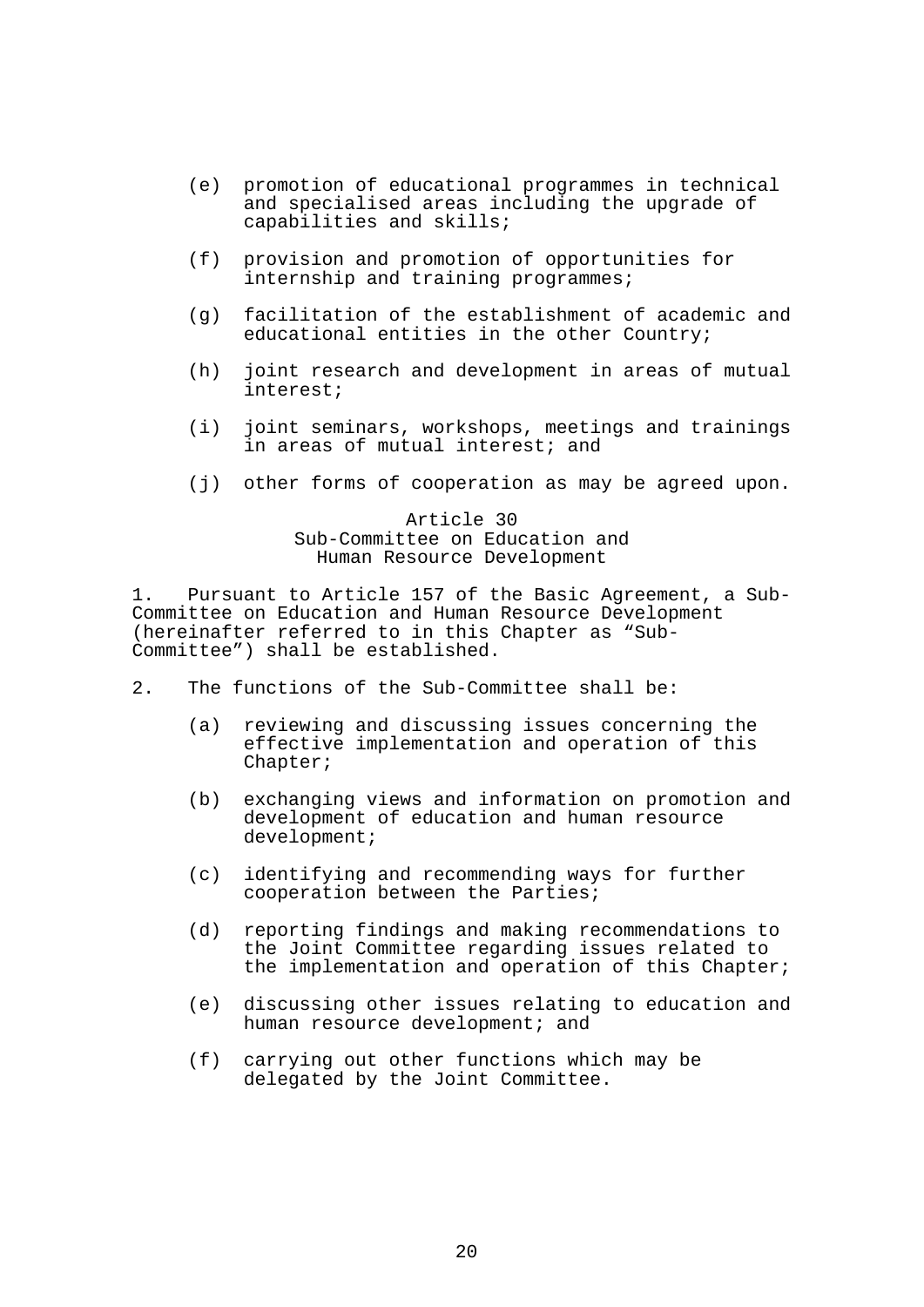- 3. The Sub-Committee shall comprise the following:
	- (a) for Japan, an official from the Ministry of Foreign Affairs, as co-chair;
	- (b) for Thailand, an official from the Ministry of Education, as co-chair; and
	- (c) other officials of the Parties with necessary expertise relevant to the issues to be discussed.

4. Notwithstanding paragraph 3 above, representatives of relevant entities other than the Parties, including those from the private sector, with necessary expertise relevant to the issues to be discussed, may become members of the Sub-Committee at the invitation of the Sub-Committee.

5. The Sub-Committee shall meet at such venues and times as may be agreed upon.

# Chapter 7 Cooperation in the Field of Enhancement of Business Environment

# Article 31 General Principles

1. The Parties shall, in accordance with the respective laws and regulations of the Countries, promote cooperation to further enhance business environment in the Countries.

2. For this purpose, a Party shall, in accordance with the laws and regulations of its Country, create favourable environment for the enterprises and business persons of the other Country conducting their business activities in the former Country. The Parties shall, in accordance with the respective laws and regulations of the Countries, take necessary measures including establishing such bodies as provided for in Articles 32 and 33.

3. The Parties, recognising that facilitating and expediting the application and issuance procedure of the visa, certificate of eligibility and work permit for business purposes plays an important role in enhancing business environment and bearing in mind reciprocity, shall facilitate, expedite and improve, in accordance with the respective laws and regulations of the Countries, the application and issuance procedure of the visa, certificate of eligibility and work permit for business purposes, as well as improve transparency thereof.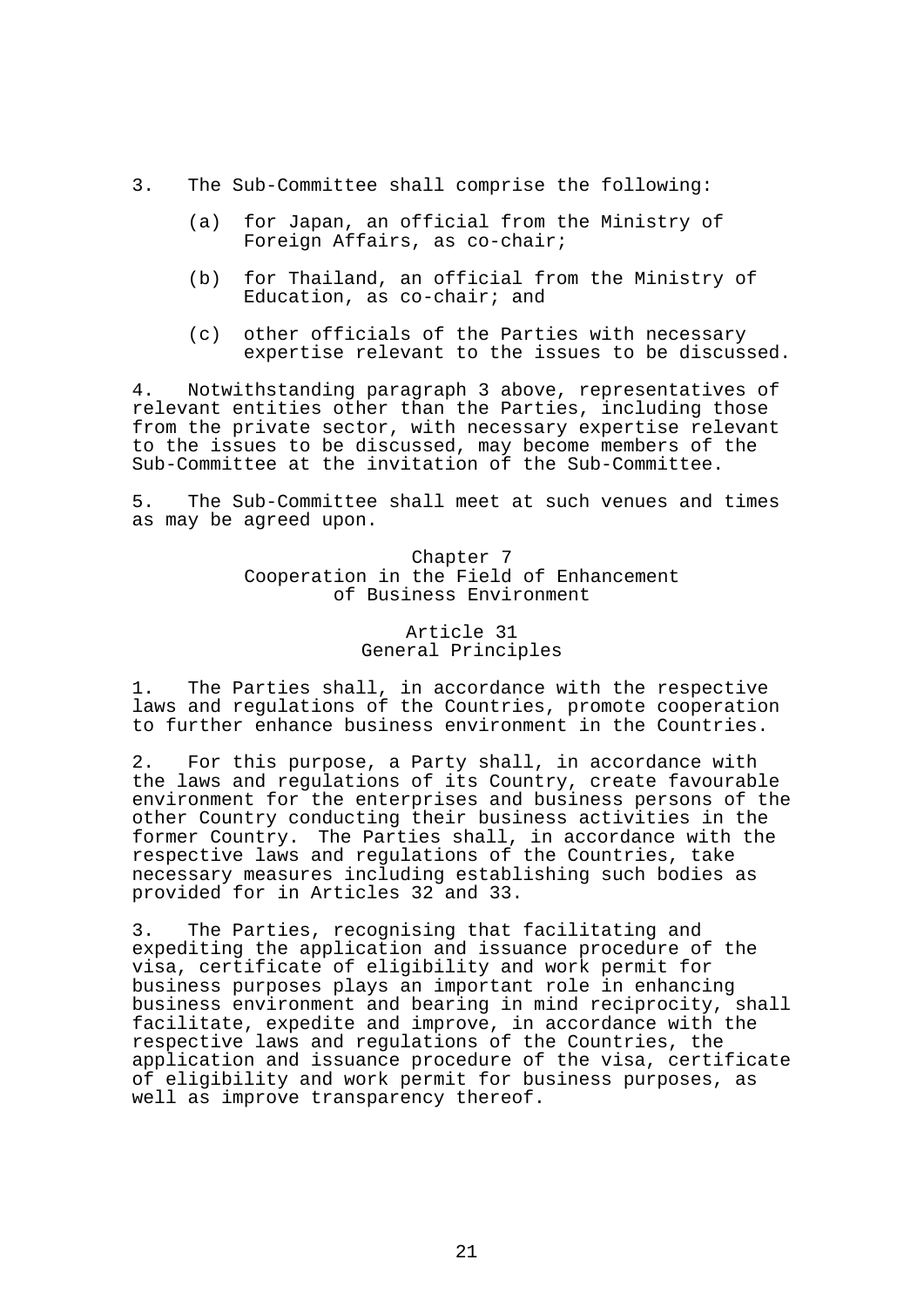# Article 32

Sub-Committees on Enhancement of Business Environment

1. Pursuant to Article 157 of the Basic Agreement, Sub-Committees on Enhancement of Business Environment (hereinafter referred to in this Chapter as "Sub-Committees") shall be established in Japan and Thailand respectively. The Sub-Committee in each Country shall deal with issues related to the business environment in that Country.

2. The functions of the Sub-Committee in a Country include:

- (a) reviewing findings reported by a liaison office on enhancement of business environment (hereinafter referred to in this Chapter as "Liaison Office") to be established in that Country under Article 33;
- (b) addressing and seeking ways to resolve issues related to the business environment in that Country on its own initiative or when it considers appropriate, based on the findings reported by the Liaison Office in that Country;
- (c) reporting findings and making recommendations, including measures to be taken by that Party, to that Party;
- (d) making recommendations, jointly with the Sub-Committee in the other Country, to either Party;
- (e) reviewing, where appropriate, the measures taken by that Party in relation to such recommendations referred to in subparagraphs (c) and (d) above;
- (f) making available to the public, in an appropriate manner, the recommendations referred to in subparagraphs (c) and (d) above and the results of the review thereof;
- (g) reporting promptly the recommendations referred to in subparagraphs (c) and (d) above and other findings in relation to the implementation and operation of this Chapter to the Joint Committee;
- (h) establishing its own rules and procedures; and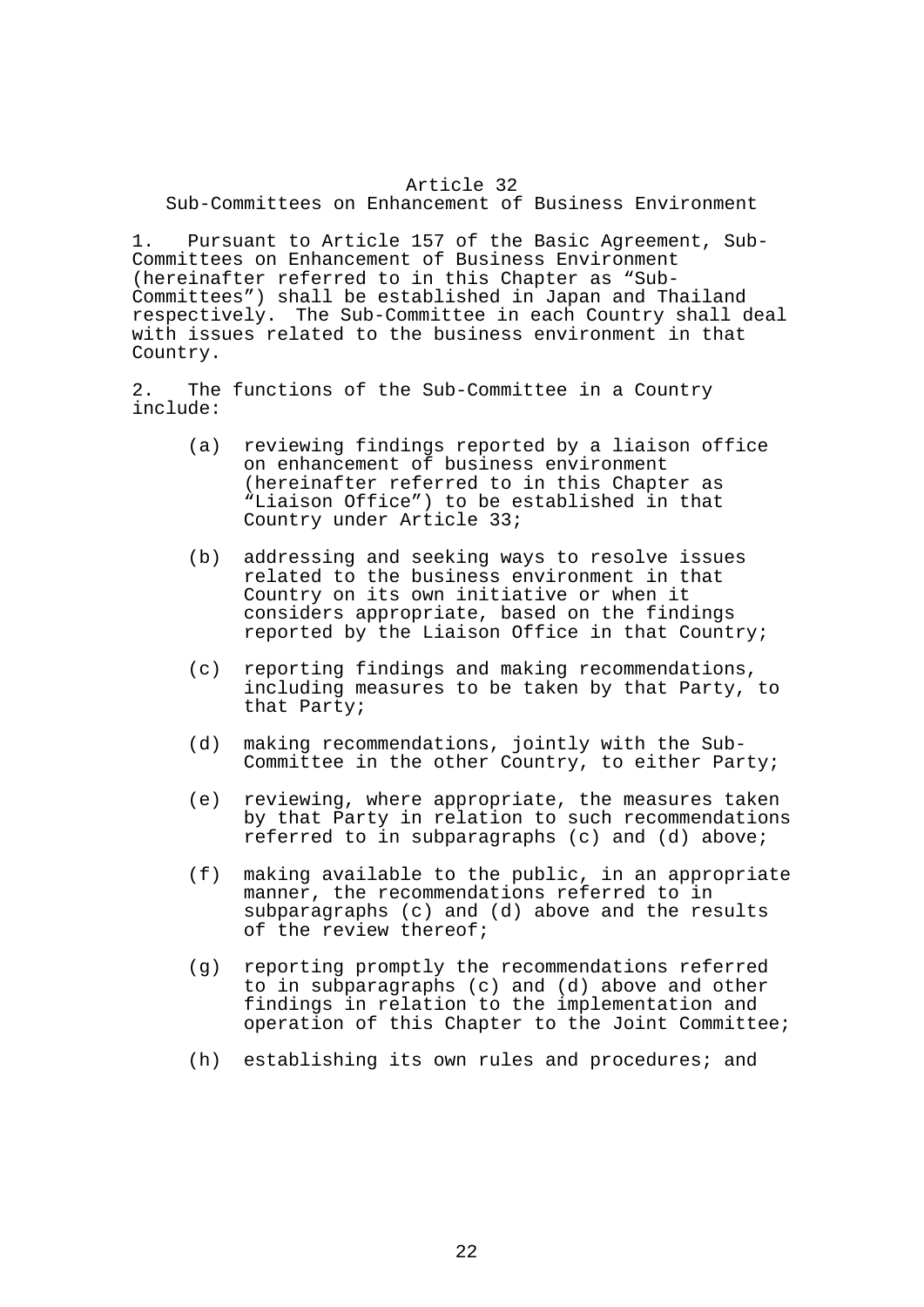- (i) cooperating, in an appropriate manner, with other Sub-Committee(s) established under this Agreement, with a view to avoiding unnecessary duplication of works. The forms of such cooperation may include:
	- (i) informing the result of consideration to such Sub-Committee(s);
	- (ii) seeking opinions from such Sub-Committee(s);
	- (iii) inviting the member of such Sub-Committee(s); and
		- (iv) where appropriate, transferring the relevant issues to such Sub-Committee(s).

3. The issues related to the business environment referred to in subparagraph 2(b) above include:

- (a) length of time for and facilitation of the application and issuance procedure of the visa, certificate of eligibility and work permit for business purposes in accordance with the respective laws and regulations of the Countries;
- (b) enhancement of understanding of business-related systems, rules, requlations and procedures;
- (c) facilitation of administrative procedures;
- (d) issues affecting trade and investment between both Countries;
- (e) reduction of unnecessary barriers to trade and investment between both Countries; and
- (f) prevention of the creation of barriers on enhancement of business environment by evaluating the obstacles and recommending measures that should be taken into account by that Party.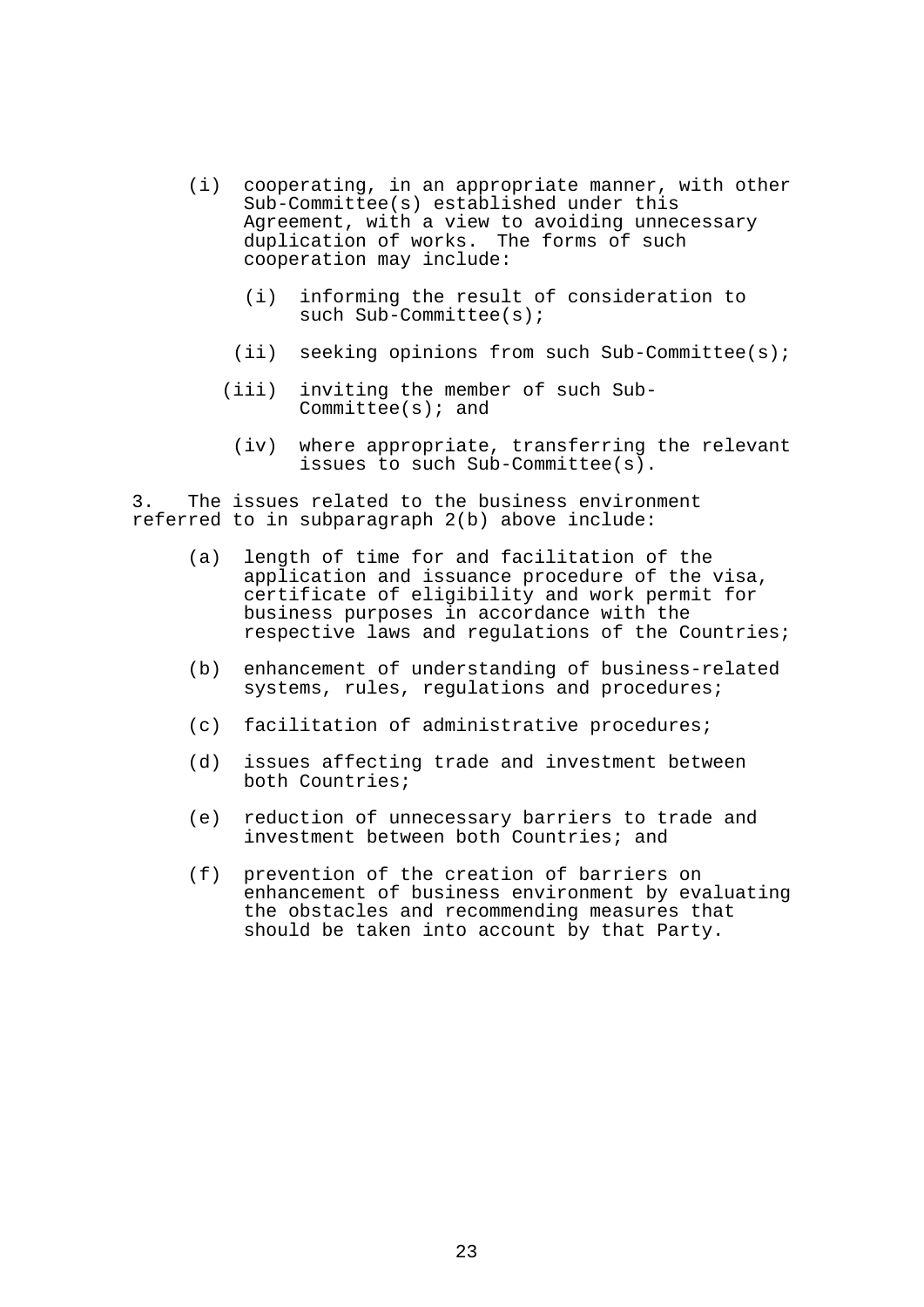- 4. The Sub-Committees shall comprise the following:
	- (a) for the Sub-Committee in Japan, a representative of the Ministry of Foreign Affairs, as chair, and representatives of relevant authorities of the Government of Japan, representatives of the Royal Thai Embassy in Japan, representatives of relevant agencies of the Government of the Kingdom of Thailand in Japan, and, if necessary, appropriate officials dispatched from the Government of the Kingdom of Thailand as well as, at the invitation of the Sub-Committee in Japan, representatives of relevant entities other than the Parties including those from the private sector; and
	- (b) for the Sub-Committee in Thailand, a representative of the Office of the Board of Investment of the Ministry of Industry, as chair, and representatives of relevant authorities of the Government of the Kingdom of Thailand, representatives of the Embassy of Japan in Thailand, and, if necessary, appropriate officials dispatched from the Government of Japan as well as, at the invitation of the Sub-Committee in Thailand, representatives of relevant entities other than the Parties including those from the private sector, the Japan External Trade Organization (JETRO) in Thailand and the Japanese Chamber of Commerce in Thailand.

5. The Sub-Committee in Japan and the Sub-Committee in Thailand shall independently meet as needed or at the request of the representatives of either Party in the Sub-Committee when the issues related to the business environment referred to in paragraph 3 above arise.

6. The Sub-Committees in both Countries shall hold a joint meeting, co-chaired by the representatives of both Parties, to review the reports, recommendations and, where appropriate, measures taken by the Parties at such venues and times as may be agreed upon.

7. Each Party shall take into consideration the recommendations made pursuant to subparagraphs  $2(c)$  and  $(d)$ above.

> Article 33 Liaison Office

1. Pursuant to Article 32, each Party shall designate and maintain a Liaison Office in its Country.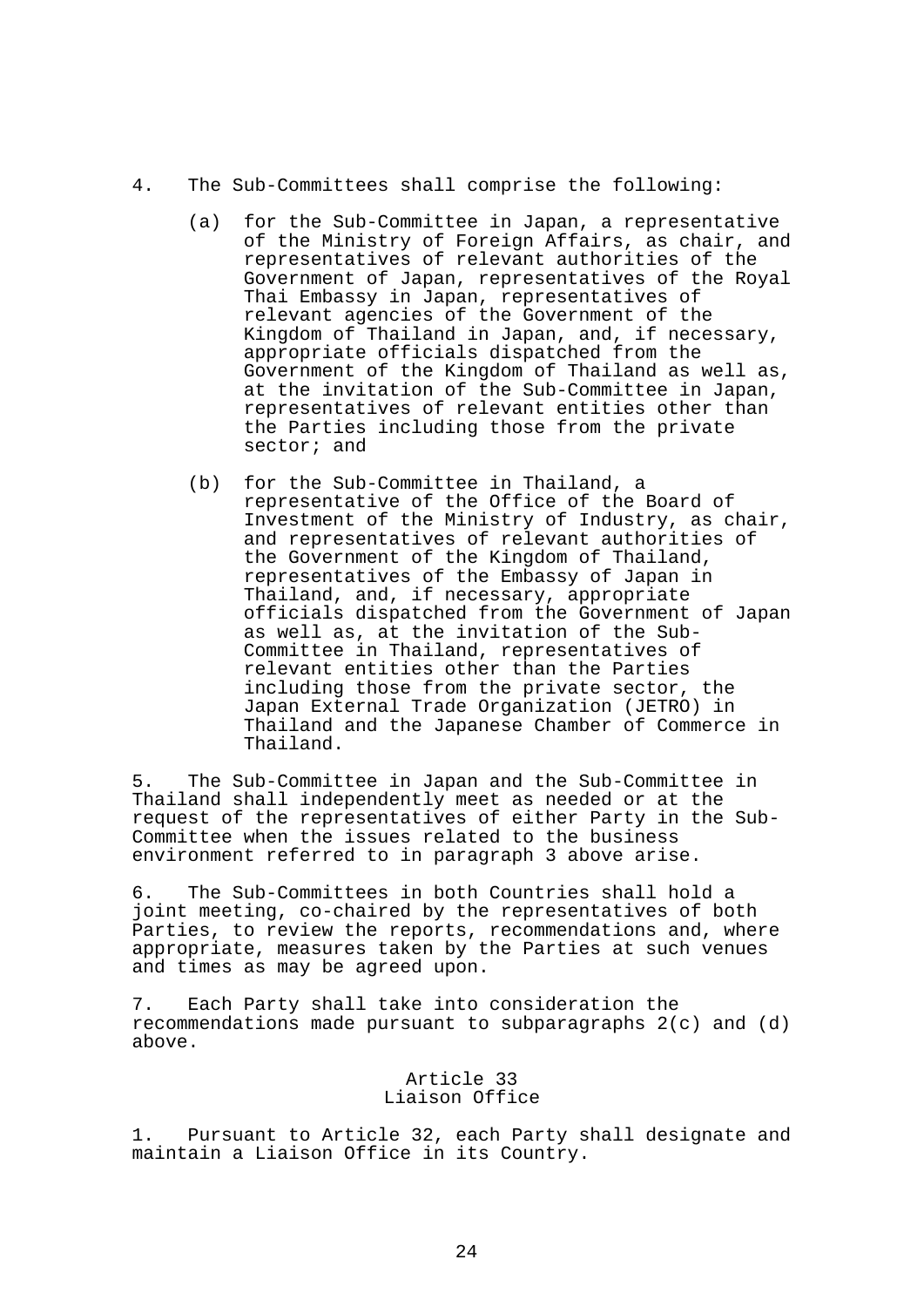2. The functions of the Liaison Office in a Country shall include:

- (a) receiving inquiries from the enterprises of the other Country with regard to the respective laws and regulations of the former Country and other administrative measures of any form of the former Party, which may adversely affect the business activities of the enterprises of the other Country;
- (b) transferring inquiries referred to in subparagraph (a) above to relevant authorities of that Party;
- (c) transferring responses received from the relevant authorities of that Party to the enterprises that made inquiries referred to in subparagraph (a) above;
- (d) providing, in collaboration with relevant authorities of that Party, necessary information and advice to the enterprises that made inquiries referred to in subparagraph (a) above; and
- (e) reporting findings, with regard to the exercise of its functions referred to in subparagraphs (a) through (d) above, to the Sub-Committee in that Country.

3. Each Party shall encourage the Liaison Office to respond to the enterprises referred to in subparagraph  $2(c)$ above within a reasonable period of time.

- 4. The Liaison Offices shall be:
	- (a) in Japan, the Ministry of Foreign Affairs; and
	- (b) in Thailand, the Office of the Board of Investment of the Ministry of Industry.

5. Upon request by the other Party, a Party shall consider assisting or supporting the Liaison Office in the other Country in order to help create better understanding of the business environment of the other Country among enterprises of its Country in the other Country.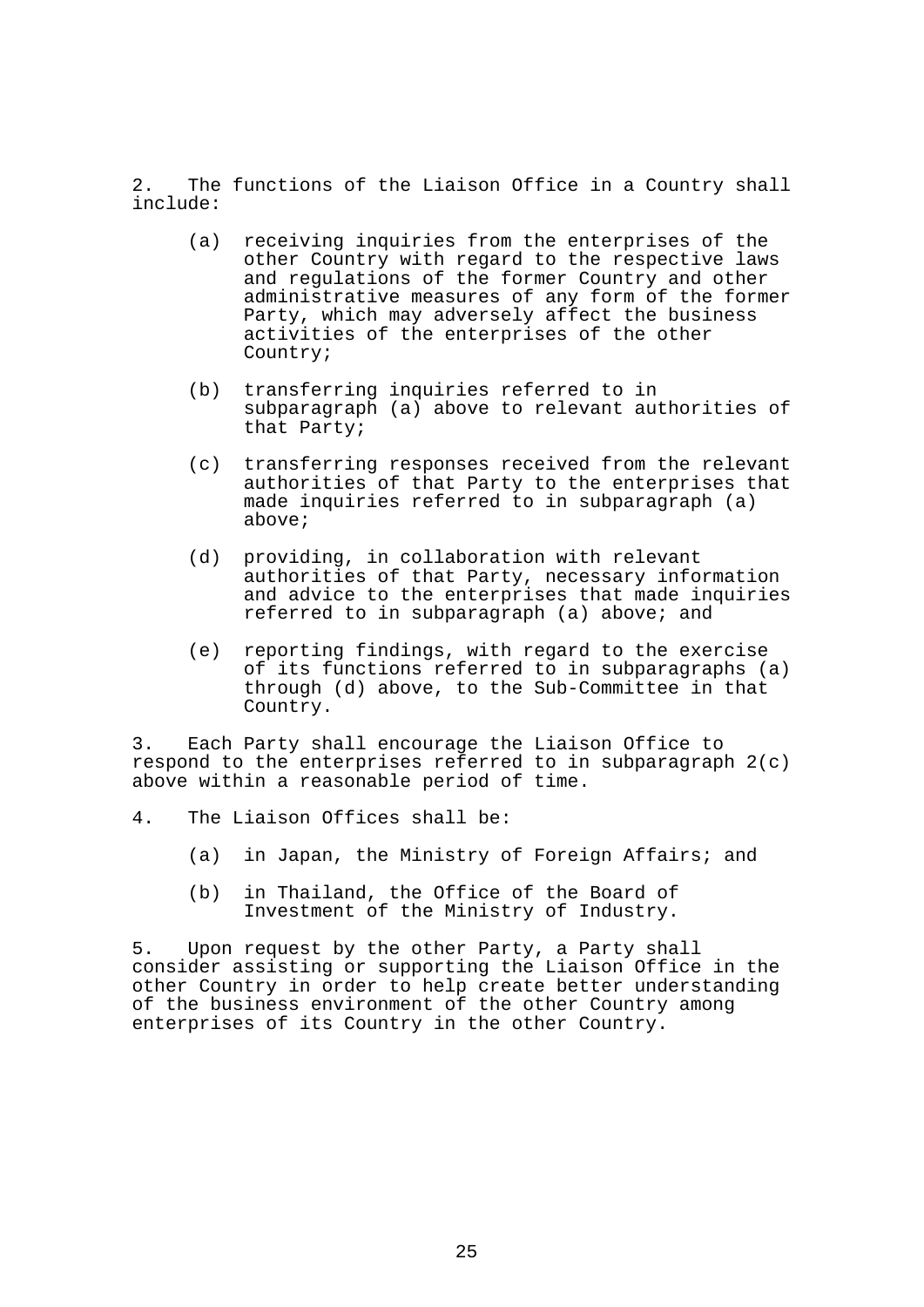# Chapter 8 Cooperation in the Field of Financial Services

#### Article 34 General Principles

 Pursuant to Chapter 13 of the Basic Agreement, the Parties, recognising the significance of cooperation undertaken between the Parties as well as in the Asian region with a view to enhancing regional financial stability and strengthening development of regional financial markets, which, for the purposes of this Chapter, include capital markets, shall cooperate in the field of financial services.

#### Article 35 Main Objectives of Cooperation

 The Parties shall, in accordance with the respective laws and regulations of the Countries, cooperate in the field of financial services with a view to:

- (a) promoting regulatory cooperation in the field of financial services, recognising the importance of enhancing knowledge and skills, and exchanging experiences;
- (b) facilitating development of financial markets in the Countries and in the countries in the Asian region; and
- (c) improving financial market infrastructure of the Countries and that of the Asian region.

## Article 36 Regulatory Cooperation

 The Parties shall promote regulatory cooperation in the field of financial services, with a view to:

- (a) implementing sound prudential policies, and enhancing effective supervision of financial institutions of either Country operating in the other Country;
- (b) responding properly to issues relating to globalisation in financial services, including those provided by electronic means;
- (c) maintaining an environment that does not stifle legitimate financial market innovations; and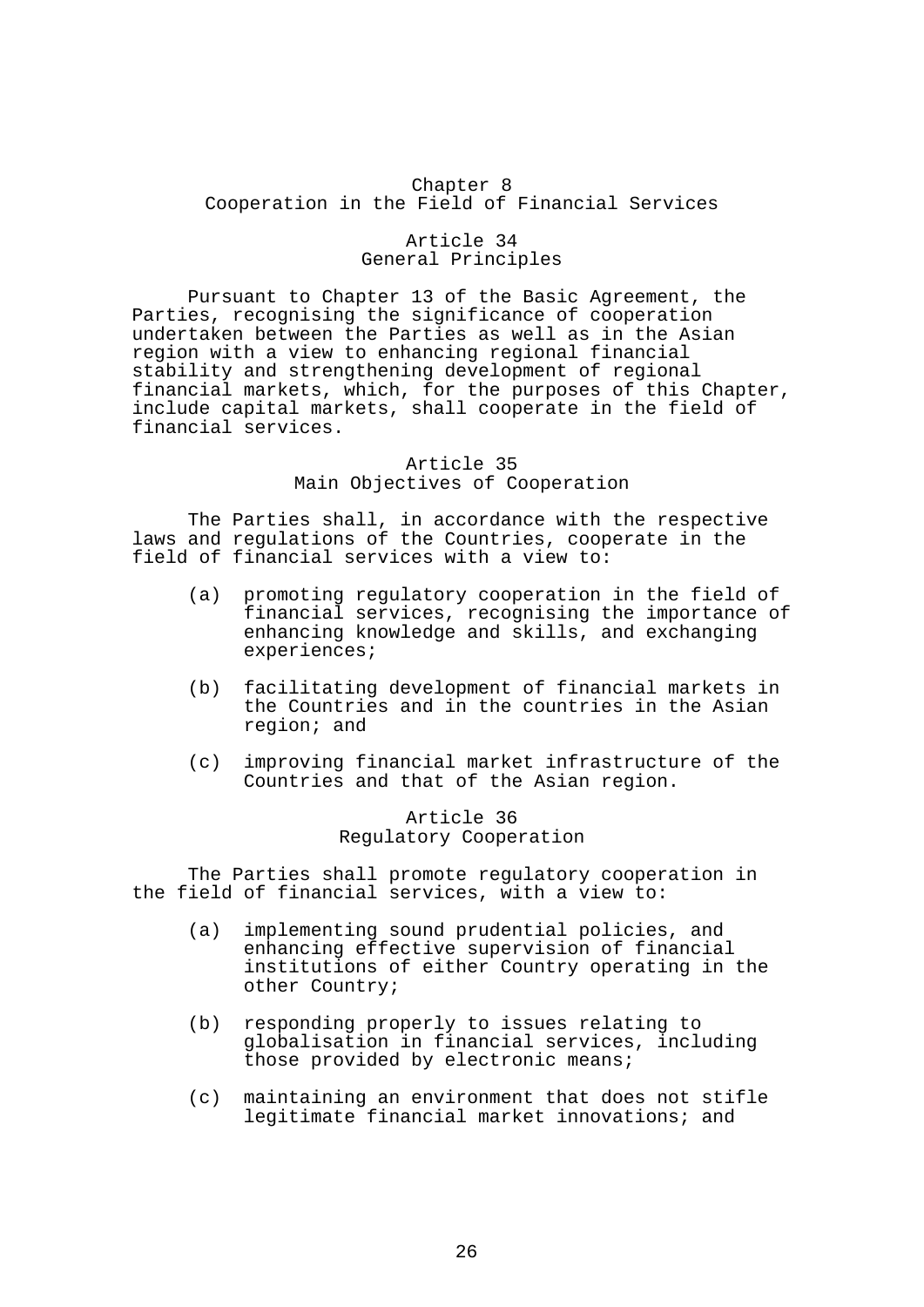(d) exercising supervision over global financial institutions to minimise systemic risks and to limit contagion effects in the event of crises.

## Article 37 Capital Market Development

 The Parties, recognising a growing need to enhance the competitiveness of the capital markets in the Countries and to preserve and strengthen their stability in rapidly evolving global financial transactions, shall cooperate in facilitating development of the capital markets in the Countries with a view to fostering sound and progressive capital markets and improving the depth and liquidity of the capital markets in the Countries.

#### Article 38

## Improvement of Financial Market Infrastructure

 The Parties, recognising that efficient and reliable financial market infrastructure will facilitate trade and investment, shall cooperate in strengthening the financial market infrastructure of the Countries and that of the Asian region.

#### Article 39

# Development of Regional Financial Markets

1. The Parties, recognising the importance of stable and well-functioning financial markets, shall cooperate with a view to contributing to further development of cross-border financial activities in the Asian region and to regional financial stability.

2. The Parties shall endeavour to foster domestic and regional bond markets in collaboration with other countries in the Asian region.

#### Article 40 Follow-up

 For the purposes of promoting cooperation in the field of financial services, the Parties may exchange views, if necessary, through an informal dialogue, on the issues of mutual interest relating to, for example:

 (a) overall policy requirements to respond to the recent trends of uncertainties due to rapid expansion of cross-border financial transactions driven by technological advances in the financial sector;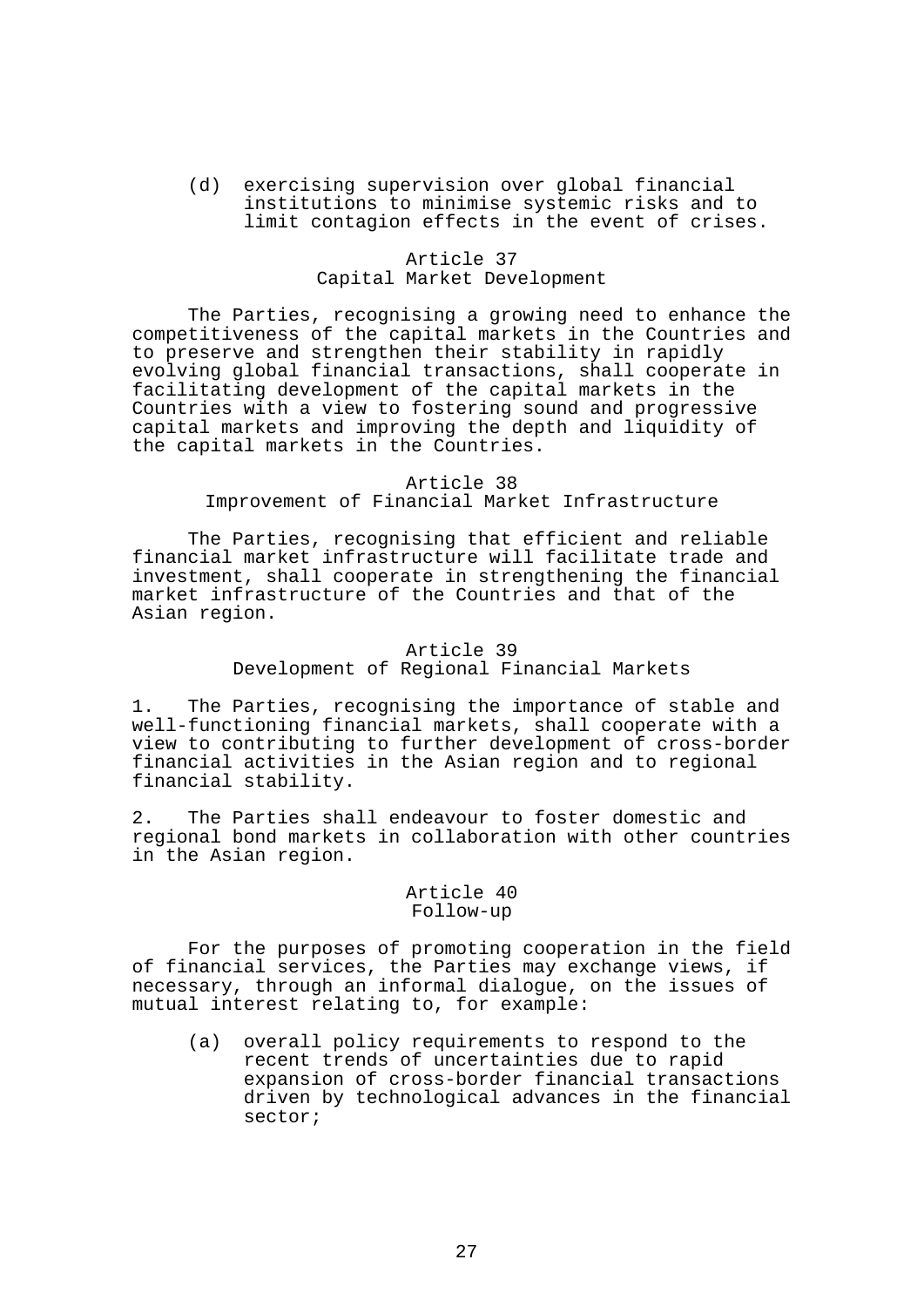- (b) their regulatory policies over the respective financial institutions of the Countries;
- (c) supervision and inspection of financial institutions of a Country which are operating in the other Country;
- (d) regulation and surveillance of financial services transactions over the internet;
- (e) development of financial markets and financial infrastructure of the Countries, including the creation of a conducive environment for private sector collaboration across the financial sectors of both Countries; and
- (f) cooperation with a view to promoting development of stable and well-functioning financial markets in the Asian region.

Chapter 9 Cooperation in the Field of Information and Communication Technology

## Article 41 General Principles

1. Pursuant to Chapter 13 of the Basic Agreement, the Parties, recognising rapid development, led by both the public and private sectors, of information and communication technology (hereinafter referred to in this Chapter as "ICT") and of business practices concerning ICTrelated services both in domestic and international contexts, shall cooperate in promoting development of ICT and ICT-related services to bridge the digital divide and create a knowledge-based society with a view to obtaining maximum benefit of the use of ICT for the Countries.

2. The Parties shall develop and enhance partnership and cooperation in the field of ICT to promote sustainable development of ICT with emphasis on ICT network among countries in the Asian region.

## Article 42 Areas and Forms of Cooperation

1. Pursuant to Article 154 of the Basic Agreement, the areas of cooperation under this Chapter include: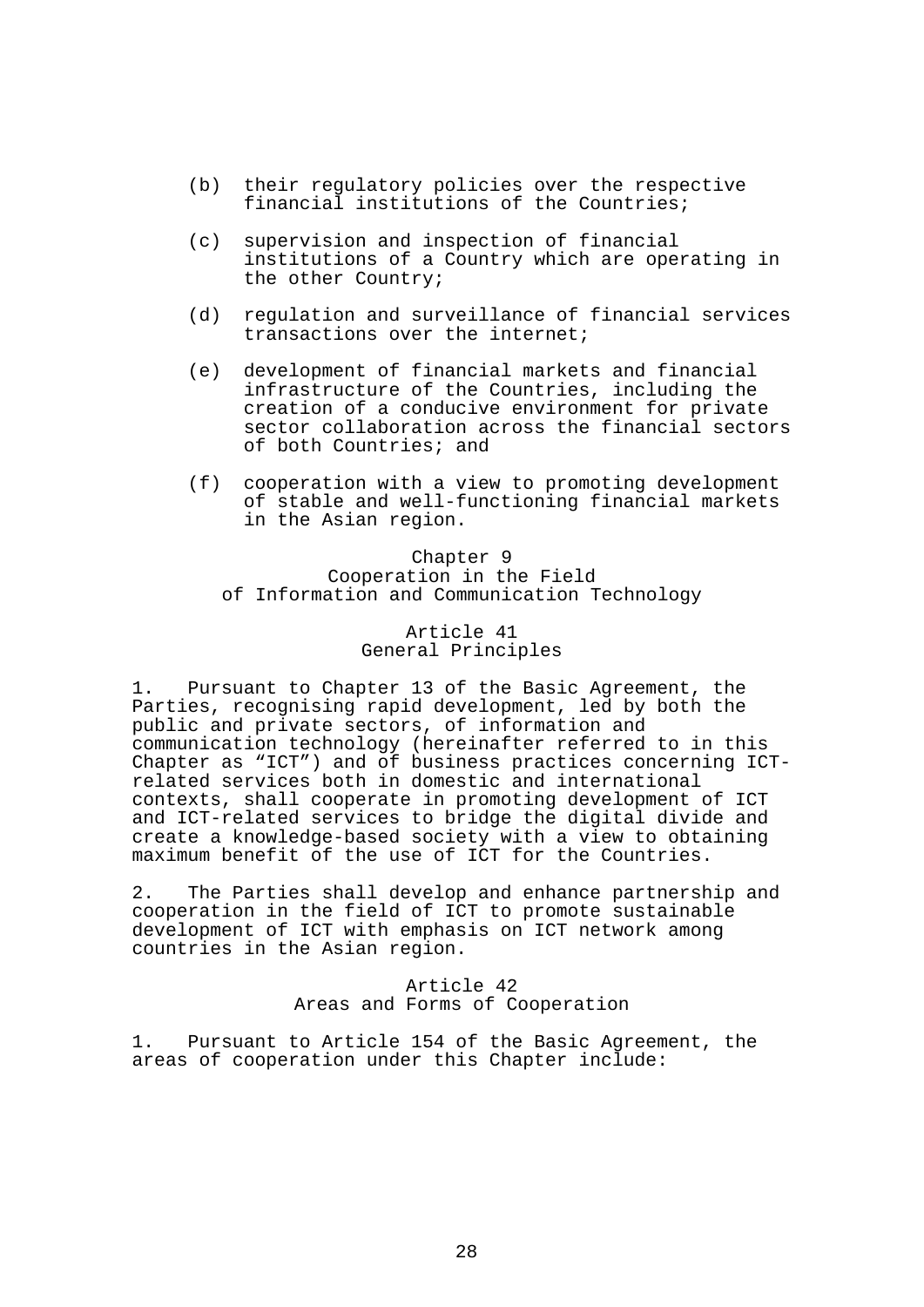- (a) advanced telecommunications networks, including a next generation Internet and broadband network between Southeast Asia and Northeast Asia through the Asia Broadband Program;
- (b) promotion of the use by consumers and by the public and private sectors of ICT-related services, including newly emerging services such as interactive broadband multimedia services;
- (c) promotion of electronic commerce and development of relating legislation and guidelines, including cooperation for facilitation of procedures of accreditation or recognition of certification authorities;
- (d) promotion of circulation of digital content over broadband platform;
- (e) human resource development relating to ICT, including skill standards; and
- (f) other areas of cooperation which the Parties deem important, including:
	- (i) collaboration on ICT research and development;
	- (ii) ubiquitous access to information network;
	- (iii) protection of personal data;
		- (iv) regulatory strategies to promote competition in ICT sector;
			- (v) e-government;
		- (vi) promotion of capacity building on infrastructure for ICT development;
	- (vii) multi-lingual information access;
	- (viii) open-source software;
		- (ix) e-learning;
		- (x) ICT policy and regulations;
		- (xi) assistive technologies to bridge the digital divide for vulnerable and disadvantaged groups;
		- (xii) broadband network in rural areas; and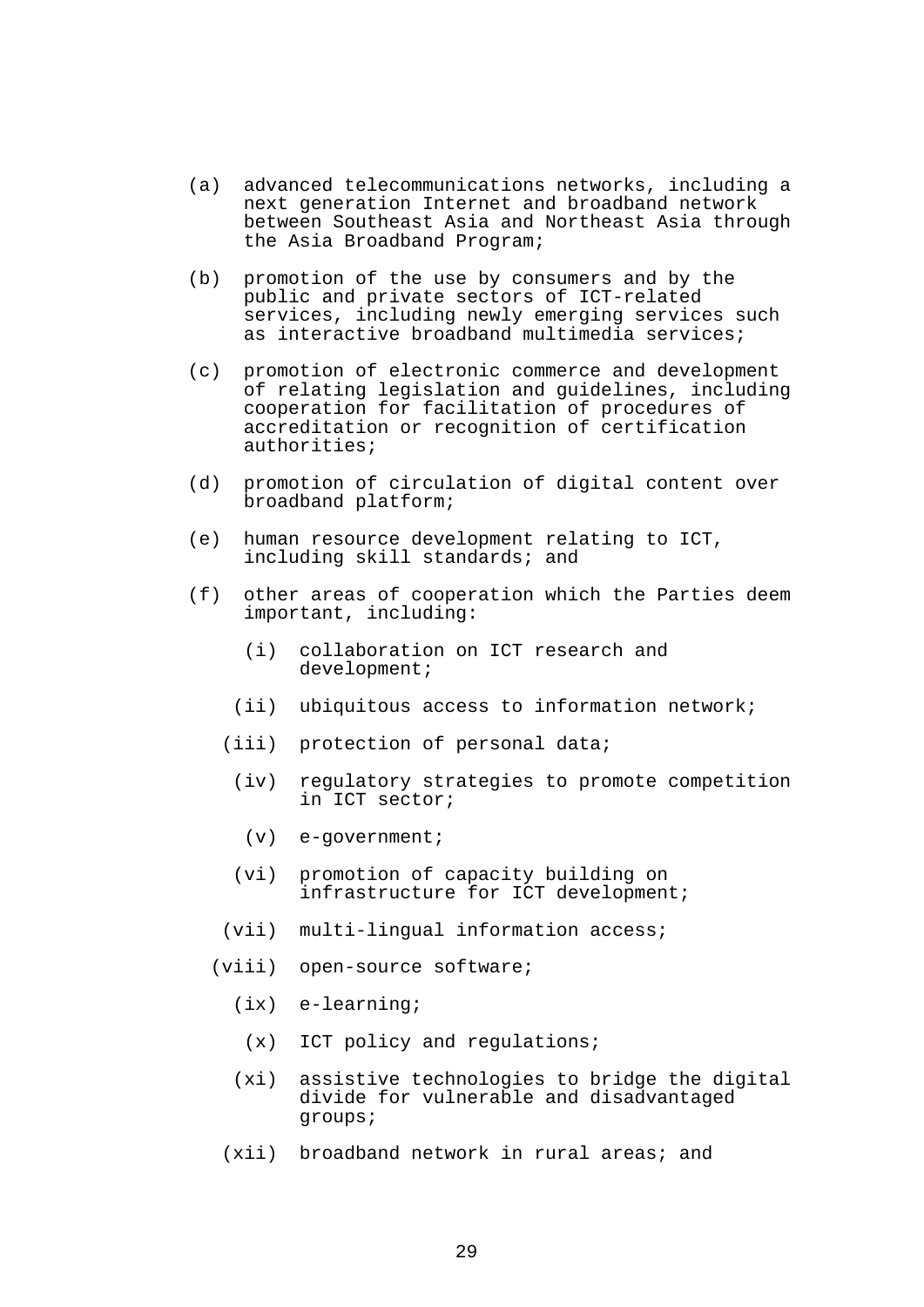(xiii) other areas of cooperation as may be agreed upon.

2. Pursuant to Article 154 of the Basic Agreement, the forms of cooperation under this Chapter may include:

- (a) promotion of dialogues on policy issues;
- (b) promotion of cooperation between the public and private sectors of the Countries; and
- (c) enhancement of cooperation in international fora relating to ICT.

Article 43 Sub-Committee on ICT

1. Pursuant to Article 157 of the Basic Agreement, a Sub-Committee on ICT (hereinafter referred to in this Chapter as "Sub-Committee") shall be established.

- 2. The functions of the Sub-Committee shall be:
	- (a) reviewing and discussing issues concerning the effective implementation and operation of this Chapter;
	- (b) exchanging views and information on promotion and development of cooperation in the field of ICT;
	- (c) identifying and recommending ways for further cooperation between the Parties;
	- (d) reporting findings and making recommendations to the Joint Committee regarding issues related to the implementation and operation of this Chapter;
	- (e) discussing other issues relating to ICT; and
	- (f) carrying out other functions which may be delegated by the Joint Committee.
- 3. The Sub-Committee shall comprise the following:
	- (a) for Japan, an official from the Ministry of Internal Affairs and Communications, and an official from the Ministry of Economy, Trade and Industry, as co-chairs;
	- (b) for Thailand, an official from the Ministry of Information and Communication Technology, as cochair; and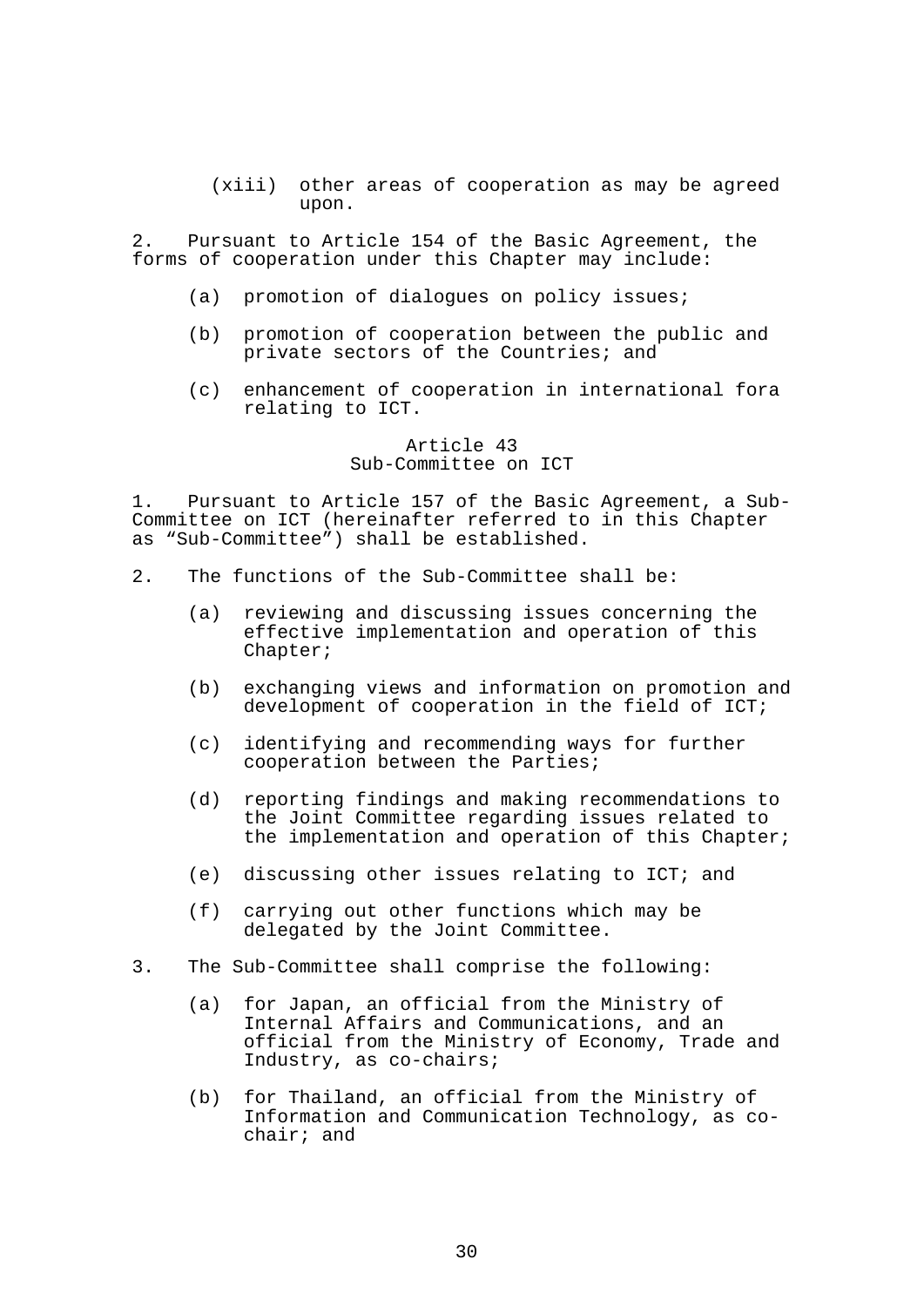(c) other officials of the Parties with necessary expertise relevant to the issues to be discussed, such as, for Thailand, officials from the Ministry of Science and Technology.

4. Notwithstanding paragraph 3 above, representatives of relevant entities other than the Parties, including those from the private sector, with necessary expertise relevant to the issues to be discussed, may become members of the Sub-Committee at the invitation of the Sub-Committee.

5. The Sub-Committee shall meet at such venues and times as may be agreed upon.

Chapter 10 Cooperation in the Field of Science, Technology, Energy and Environment

# Article 44 General Principles

1. Pursuant to Chapter 13 of the Basic Agreement, the Parties, recognising that science, technology, energy and environment particularly in advanced areas, will contribute to the continued expansion of the economies of the respective Countries in the medium and long term, shall develop and promote cooperation between the Parties for peaceful purposes, sustainable development and efficient utilisation of resources in the field of science, technology, energy and environment on the basis of partnership for mutual benefit.

2. The Parties shall develop and enhance partnership and cooperation in the field of science, technology, energy and environment to promote sustainable development and capacity building for better quality of life of the peoples in the Countries.

3. The cooperation under this Chapter, including the implementing arrangements under Article 47, may be considered, on a case-by-case basis, as a project under the Clean Development Mechanism stipulated in Article 12 of the Kyoto Protocol to the United Nations Framework Convention on Climate Change (hereinafter referred to in this Article as "the Kyoto Protocol"). For this purpose, the Parties recognise the rights of the respective Countries under the Kyoto Protocol to decide whether or not to approve each such project.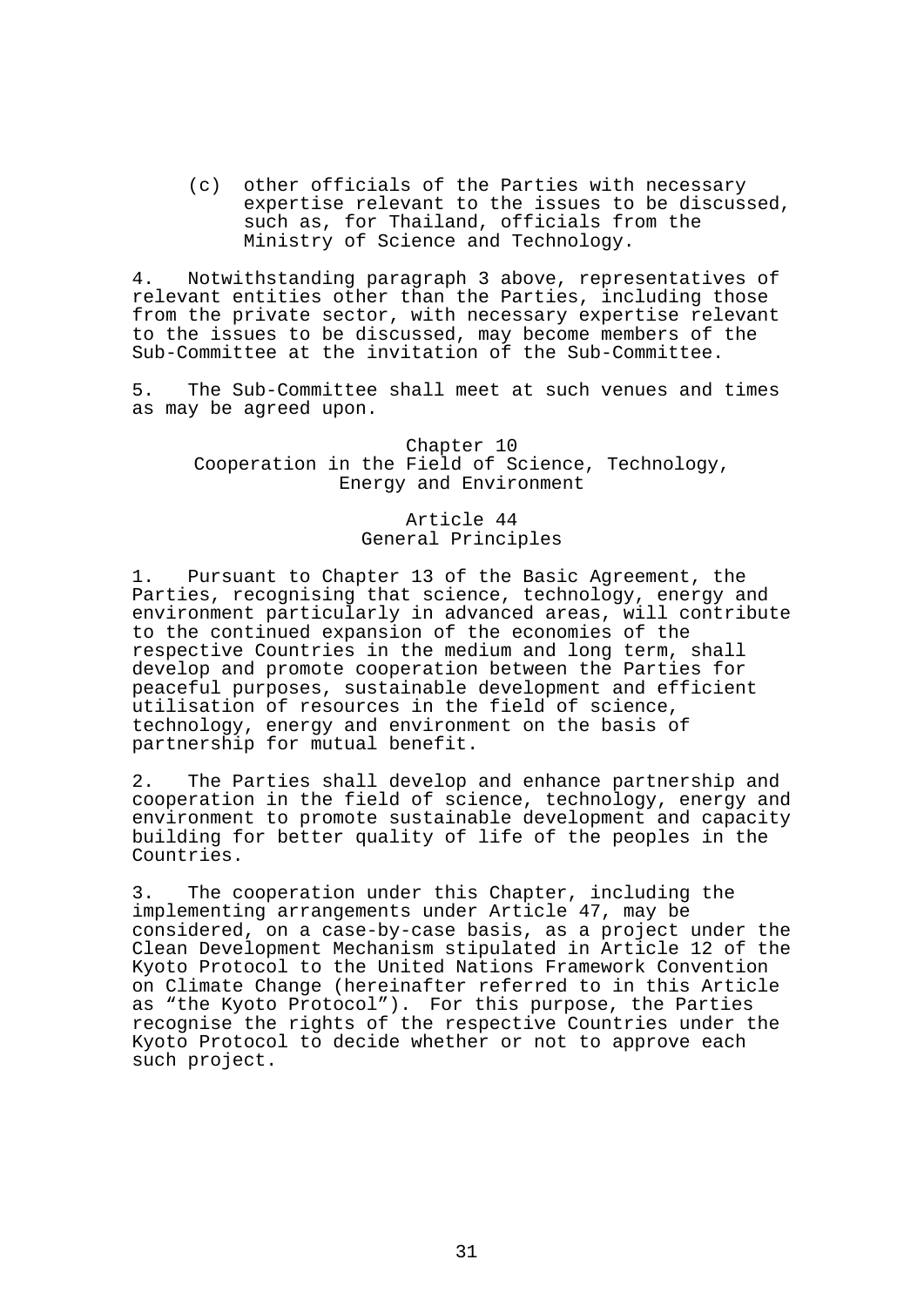## Article 45 Areas and Forms of Cooperation

1. Pursuant to Article 154 of the Basic Agreement, the Parties shall cooperate and, where necessary and appropriate, encourage and facilitate cooperation between parties, one or both of whom are entities in the Countries other than the Parties, under mutually agreed conditions, in the areas and forms as specified in this Article.

- 2. The areas of cooperation under this Chapter include:
	- (a) science and technology suitable to provide a basis for industrial development;
	- (b) life sciences including biotechnology;
	- (c) advanced technology, including material technology and engineering, nanotechnology, and biomass;
	- (d) standardisation and certification;
	- (e) energy including solar energy;
	- (f) natural resources management and environmental conservation and protection;
	- (g) natural disaster risk reduction including early warning system; and
	- (h) other areas of cooperation as may be agreed upon.
- 3. The forms of cooperation under this Chapter include:
	- (a) exchange of information and data on activities, policies, practices, and laws and regulations especially those concerning research and development in relevant fields;
	- (b) joint studies, seminars, workshops, meetings and trainings on scientific, technological, energy and environmental aspects of general or specific subjects;
	- (c) identifying research and development projects and programmes that may be usefully undertaken on a cooperative basis;
	- (d) human resource development and capacity building in relevant fields;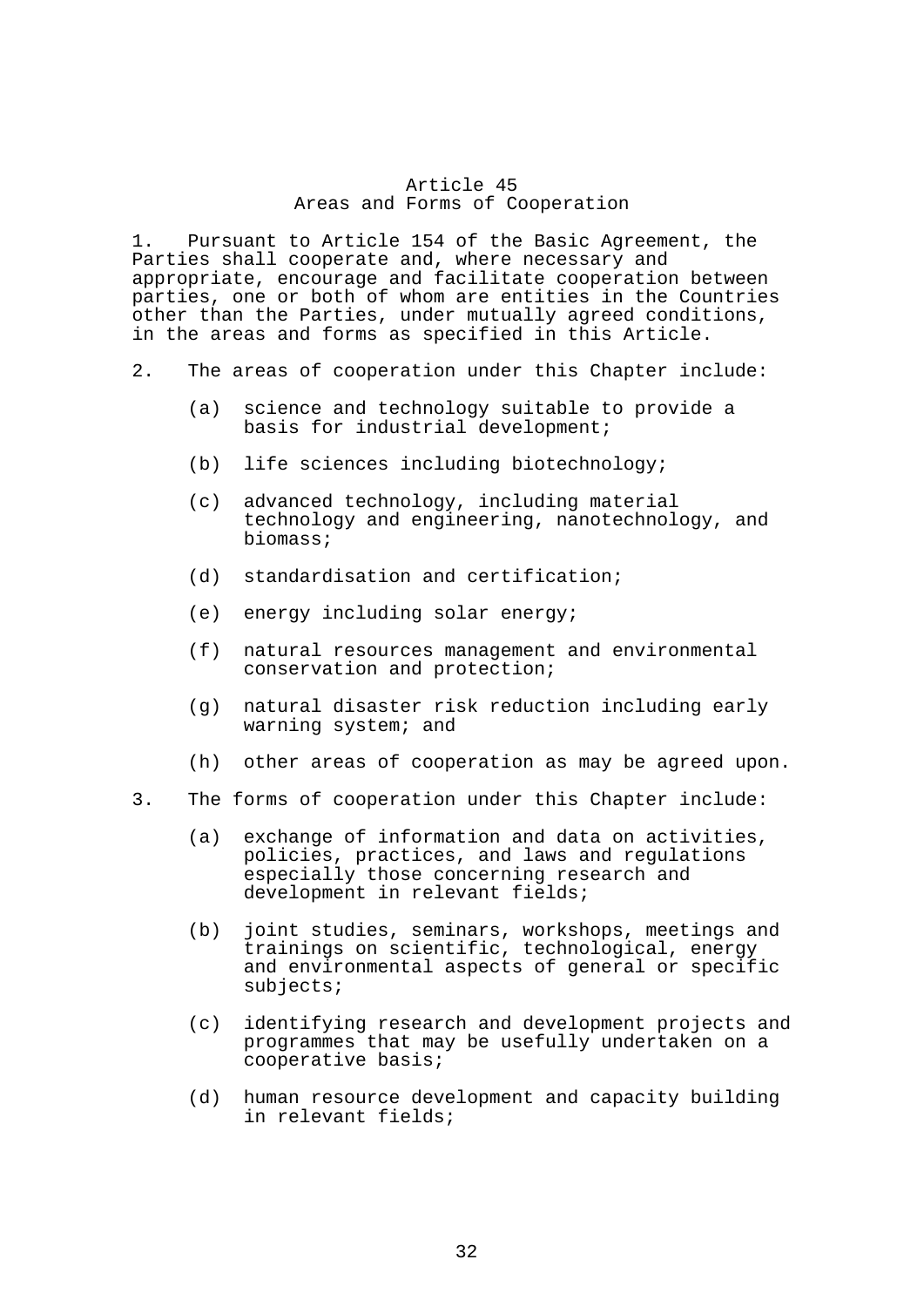- (e) exchanges and visits of scientists, technical personnel or other experts;
- (f) implementation of agreed cooperative projects and programmes, including research and development programmes;
- (g) implementation of joint projects which involve other countries of the Greater Mekong Subregion;
- (h) encouragement of linkages through science and software parks;
- (i) cooperation among institutes of advanced science and technology; and
- (j) other forms of cooperation as mutually agreed upon.

# Article 46

## Sub-Committee on Science, Technology, Energy and Environment

1. Pursuant to Article 157 of the Basic Agreement, a Sub-Committee on Science, Technology, Energy and Environment (hereinafter referred to in this Chapter as "Sub-Committee") shall be established.

- 2. The functions of the Sub-Committee shall be:
	- (a) reviewing and discussing issues concerning the effective implementation and operation of this Chapter;
	- (b) exchanging views and information on promotion and development of science, technology, energy and environment;
	- (c) identifying and recommending ways for further cooperation between the Parties;
	- (d) reporting findings and making recommendations to the Joint Committee regarding issues related to the implementation and operation of this Chapter;
	- (e) discussing other issues relating to science, technology, energy and environment; and
	- (f) carrying out other functions which may be delegated by the Joint Committee.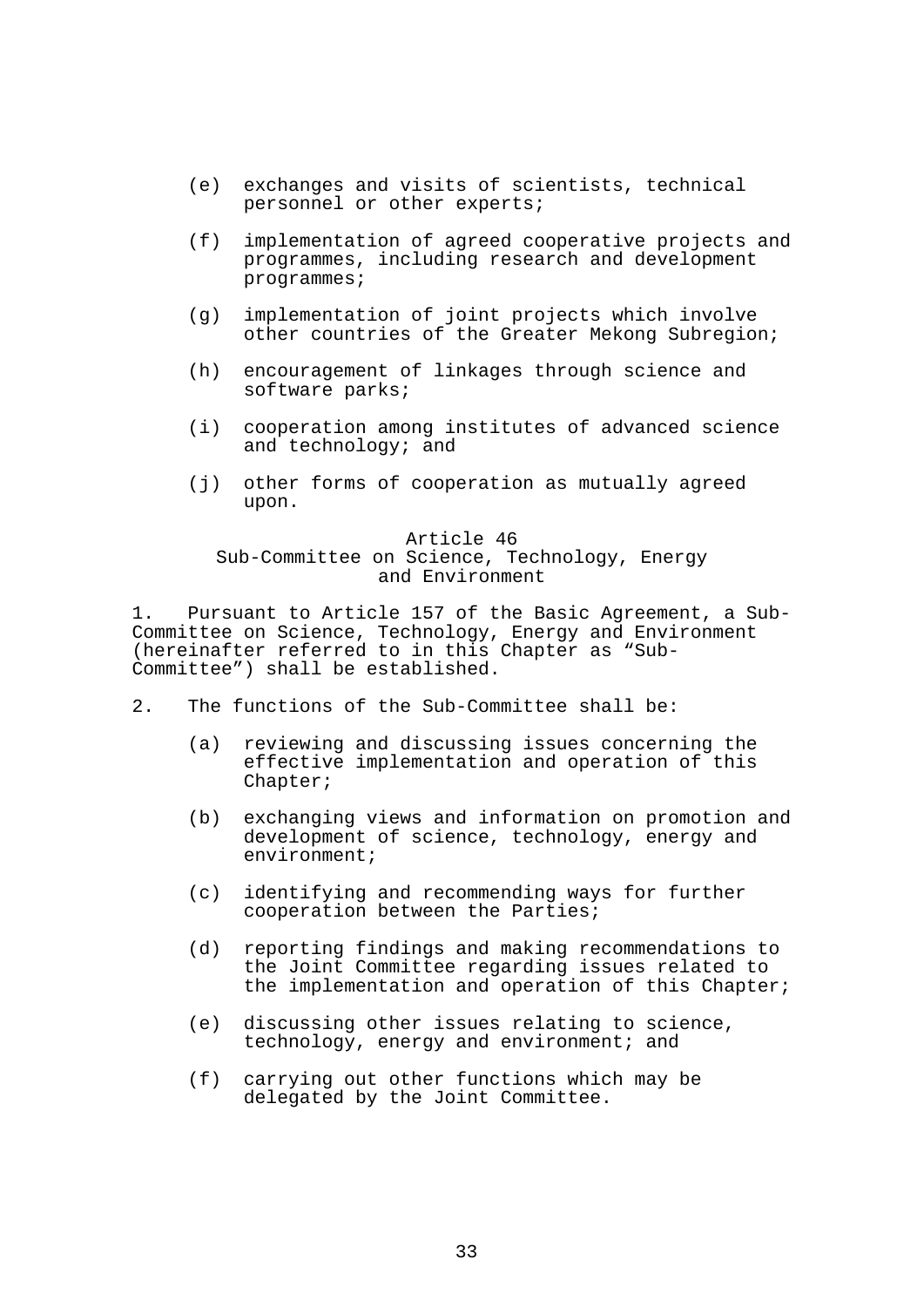- 3. The Sub-Committee shall comprise the following:
	- (a) for Japan, an official from the Ministry of Education, Culture, Sports, Science and Technology, as co-chair;
	- (b) for Thailand, an official from the Ministry of Science and Technology, as co-chair; and
	- (c) other officials of the Parties with necessary expertise relevant to the issues to be discussed.

4. Notwithstanding paragraph 3 above, representatives of relevant entities other than the Parties, including those from the private sector, with necessary expertise relevant to the issues to be discussed, may become members of the Sub-Committee at the invitation of the Sub-Committee.

5. The Sub-Committee shall meet at such venues and times as may be agreed upon.

# Article 47 Implementing Arrangements

 Implementing arrangements setting forth the details and procedures of cooperation under this Chapter may be made between the agencies of the Parties.

Chapter 11 Cooperation in the Field of Small and Medium Enterprises

### Article 48 General Principles

1. Pursuant to Chapter 13 of the Basic Agreement, the Parties, recognising the fundamental role of small and medium enterprises (hereinafter referred to in this Chapter as "SMEs") in maintaining dynamism and enhancing competitiveness of the economies of the respective Countries, shall foster close cooperation between SMEs of the Countries and cooperate in promoting their sustainability and growth.

2. The Parties recognise the integral role of the private sector in SMEs cooperation to be implemented under this Chapter.

# Article 49 Areas and Forms of Cooperation

 Pursuant to Article 154 of the Basic Agreement, the areas and forms of cooperation under this Chapter include: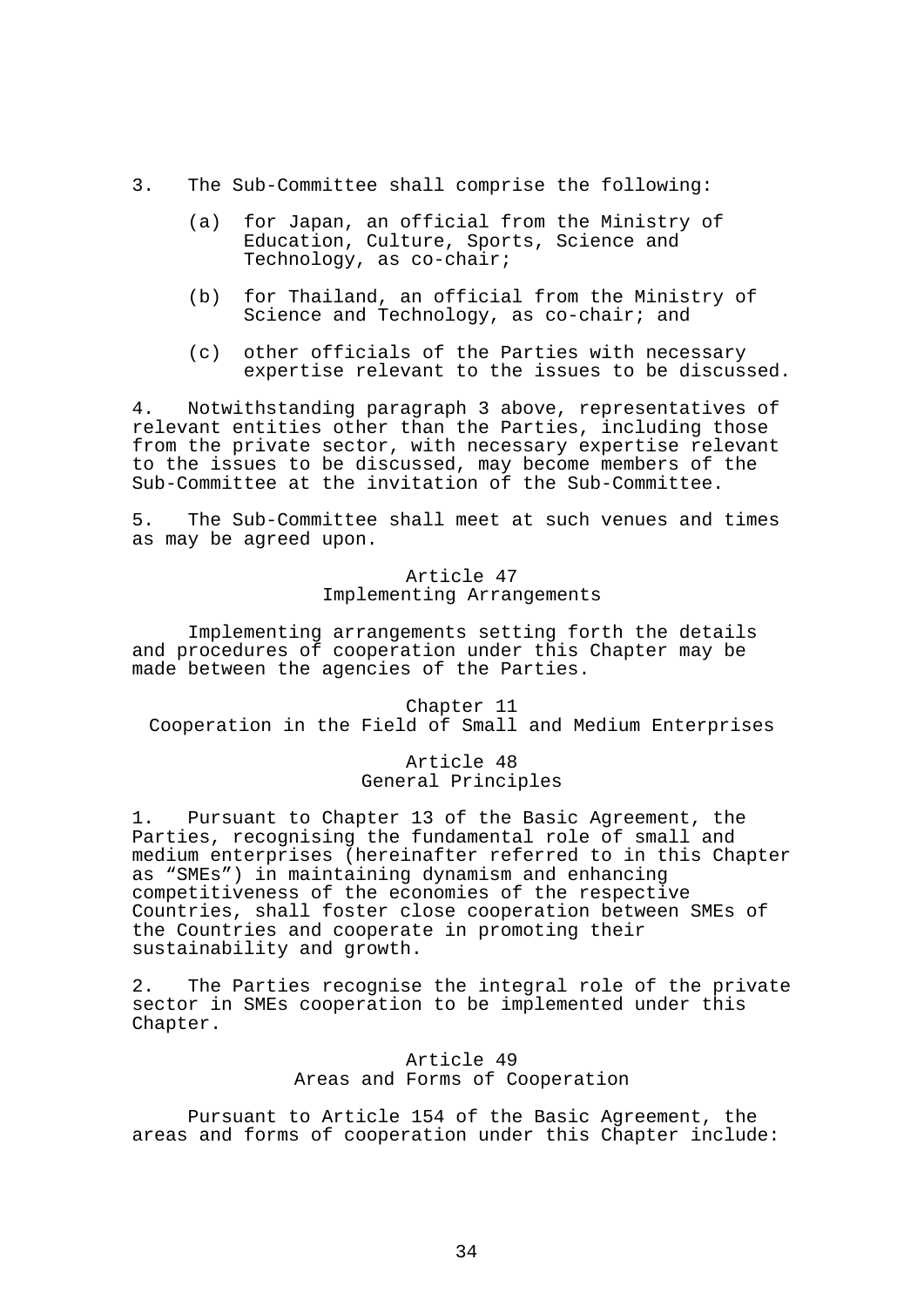- (a) capacity building for SMEs;
- (b) promotion of business collaboration and marketing development;
- (c) strengthening of SMEs management, competitiveness and technological capability;
- (d) improvement of financial access for SMEs;
- (e) exchange of information on SMEs policies and best practices; and
- (f) other areas and forms of cooperation as may be agreed upon.

#### Article 50

# Encouragement and Facilitation of SMEs Trade and Investment Cooperation

1. The Parties, recognising the geographical position of Thailand in Southeast Asia, shall cooperate in facilitating investments of Japanese SMEs in Thailand, with a view to enabling SMEs of the Countries to cooperate in their businesses, especially in Southeast Asia. The Parties shall likewise cooperate in encouraging and facilitating investments of Thai SMEs in Japan.

2. The Parties shall encourage business alliances in the areas of trade and investment between Japanese and Thai SMEs through business matching, facilitating networking and other appropriate means to enhance competitiveness, and to increase business opportunities of those SMEs in the market of each Country and in the world market.

#### Article 51 Sub-Committee on SMEs

1. Pursuant to Article 157 of the Basic Agreement, a Sub-Committee on Small and Medium Enterprises (hereinafter referred to in this Chapter as "Sub-Committee") shall be established.

- 2. The functions of the Sub-Committee shall be:
	- (a) reviewing and discussing issues concerning the effective implementation and operation of this Chapter;
	- (b) exchanging views and information on the promotion and development of cooperation in the field of SMEs;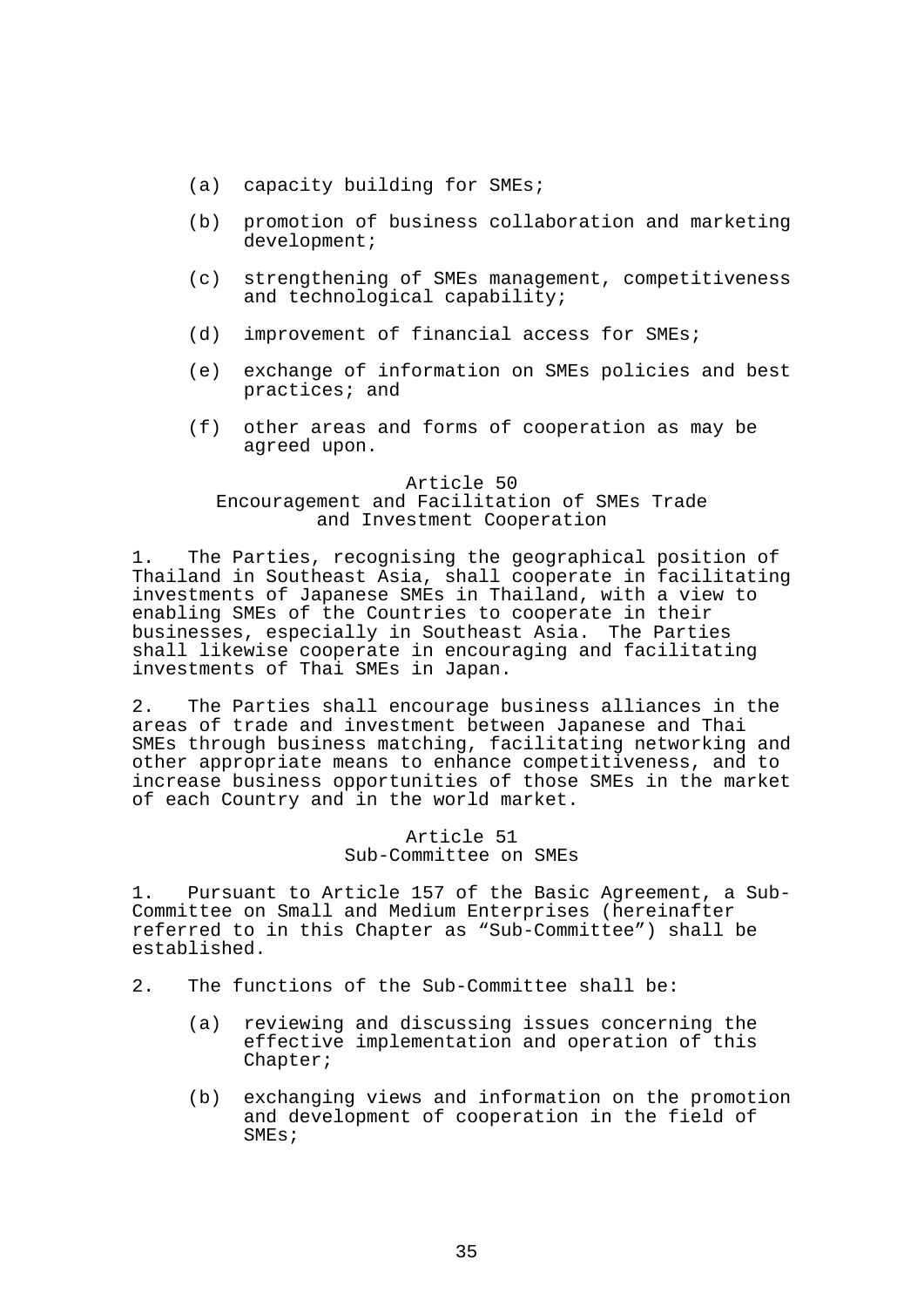- (c) identifying and recommending ways for further cooperation between the Parties to develop and enhance partnership between Japanese and Thai SMEs;
- (d) reporting findings and making recommendations to the Joint Committee regarding issues related to the implementation and operation of this Chapter;
- (e) discussing other issues relating to SMEs; and
- (f) carrying out other functions which may be delegated by the Joint Committee.
- 3. The Sub-Committee shall comprise the following:
	- (a) for Japan, an official from the Ministry of Economy, Trade and Industry, as co-chair;
	- (b) for Thailand, an official from the Office of Small and Medium Enterprise Promotion of the Ministry of Industry, as co-chair; and
	- (c) other officials of the Parties with necessary expertise relevant to the issues to be discussed.

4. Notwithstanding paragraph 3 above, representatives of relevant entities other than the Parties, including those from the private sector, such as, for Japan, the Japan External Trade Organization, and for Thailand, the Thai Chamber of Commerce and the Federation of Thai Industries, with necessary expertise relevant to the issues to be discussed, may become members of the Sub-Committee at the invitation of the Sub-Committee.

5. The Sub-Committee shall meet at such venues and times as may be agreed upon.

> Chapter 12 Cooperation in the Field of Tourism

### Article 52 General Principles

1. Pursuant to Chapter 13 of the Basic Agreement, the Parties, recognising that tourism will contribute to the enhancement of mutual understanding between the peoples of the Countries and that tourism is an important industry for the economies of the respective Countries, shall cooperate to promote and develop tourism in the Countries.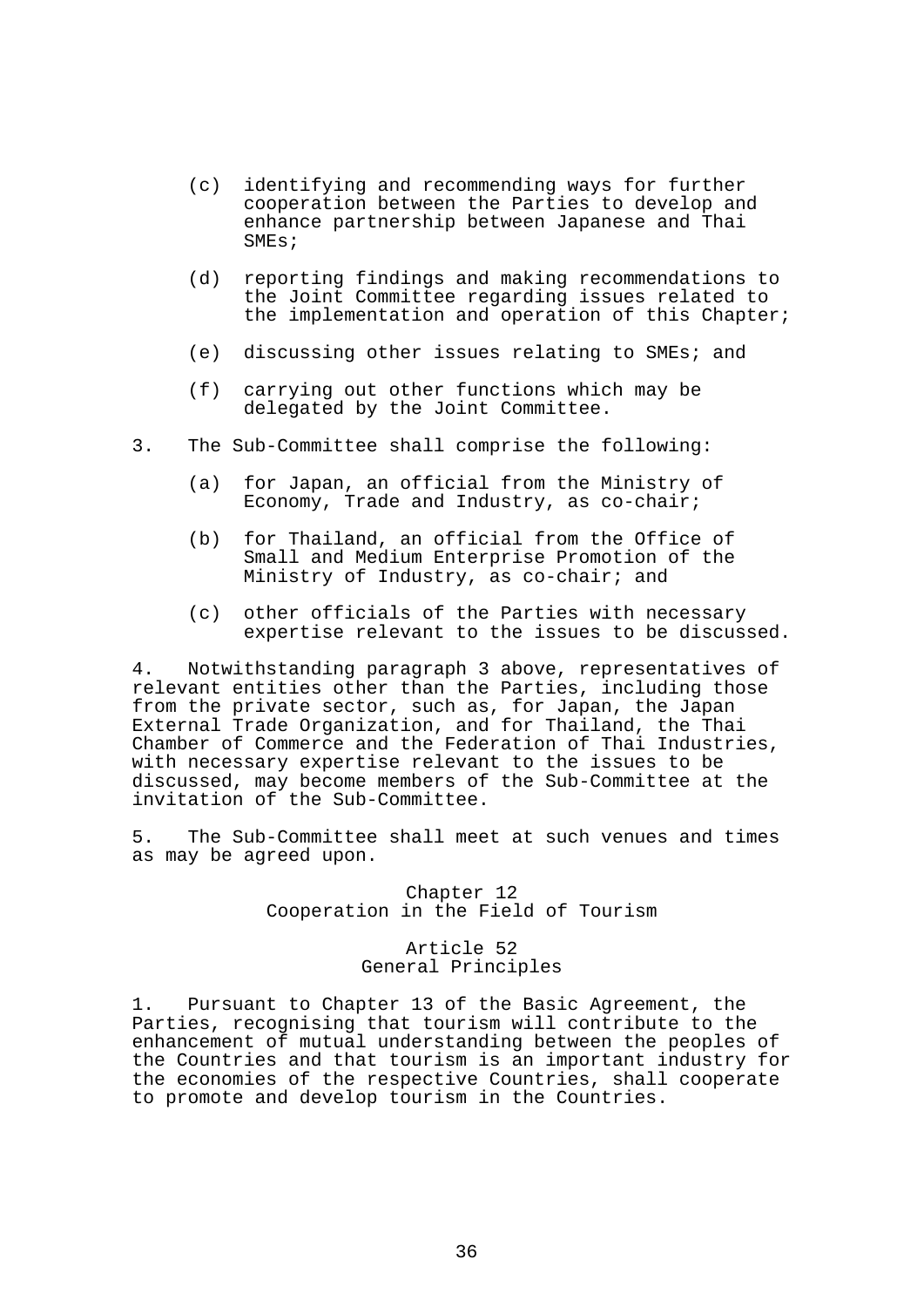2. The Parties shall develop and enhance partnership and cooperation in the field of tourism with emphasis on tourism exchange and enhancement of travel connections between Northeast and Southeast Asia, as well as those between South and Northeast Asia.

# Article 53 Areas and Forms of Cooperation

1. Pursuant to Article 154 of the Basic Agreement, the Parties, recognising a steady increase in the number of tourists travelling between the Countries and in the Asian region, shall cooperate and, where necessary and appropriate, encourage and facilitate cooperation between parties, one or both of whom are entities in the Countries other than the Parties, under mutually agreed conditions, in the areas and forms as specified in this Article.

- 2. The areas of cooperation under this Chapter include:
	- (a) facilitation of tourism and enhancement of connection of travel;
	- (b) facilitation of application procedure for the visa for the purpose of tourism in the Countries;
	- (c) mutual cooperation in marketing and promotion;
	- (d) promoting tourism programmes including long stay, Thai spas and Japanese hot springs (onsen) as well as marine tourism and ecotourism;
	- (e) human resources development; and
	- (f) other areas of cooperation as may be agreed upon.
- 3. The forms of cooperation under this Chapter include:
	- (a) exchange of information, data and views;
	- (b) visits and exchanges of tourism experts and officials;
	- (c) joint seminars, workshops, meetings and trainings;
	- (d) promotion of tourism packages;
	- (e) promotion of tourism campaigns in the Countries; and
	- (f) promotion of training of persons engaged in the tourism industry.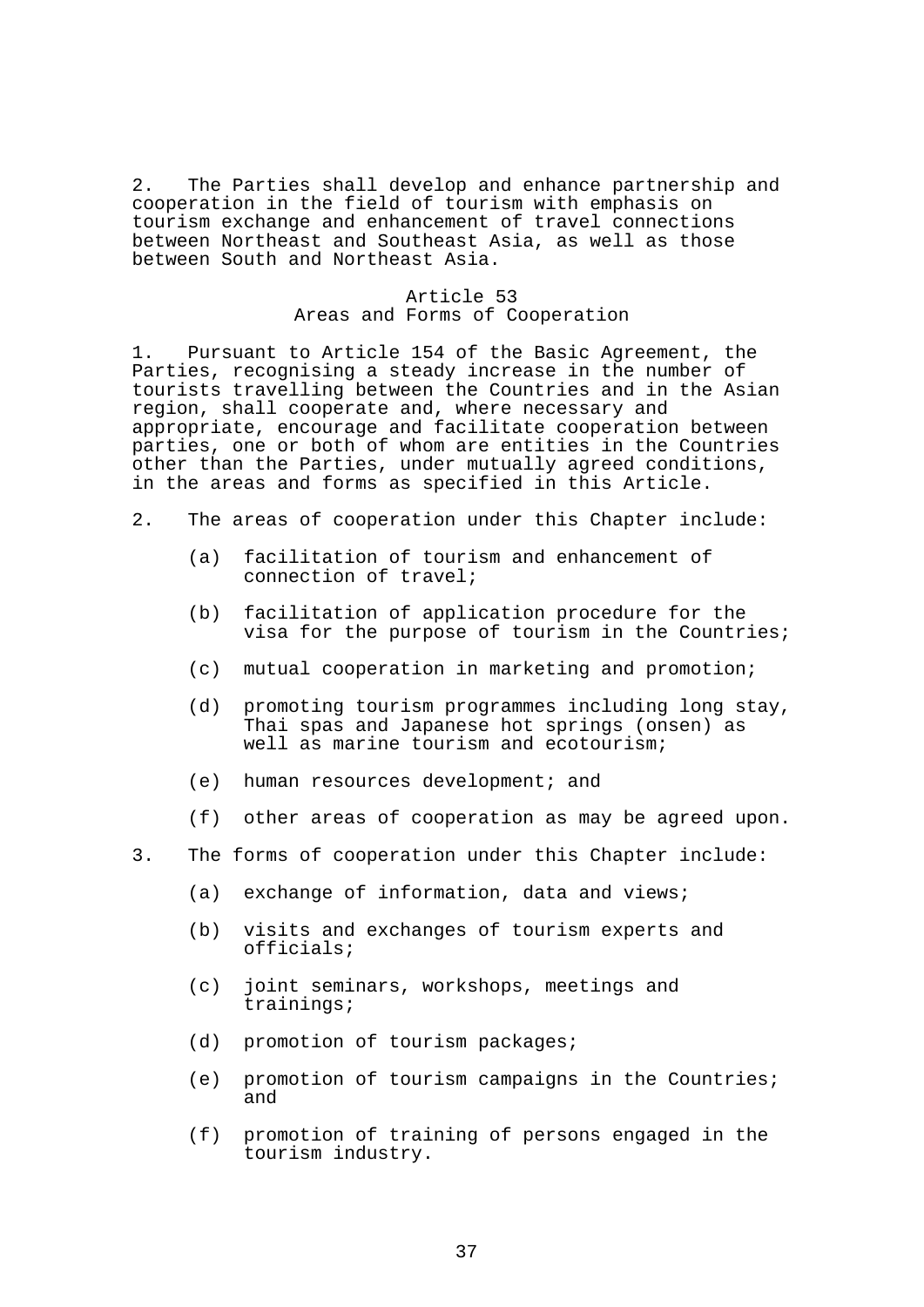## Article 54 Sub-Committee on Tourism

1. Pursuant to Article 157 of the Basic Agreement, a Sub-Committee on Tourism (hereinafter referred to in this Chapter as "Sub-Committee") shall be established.

- 2. The functions of the Sub-Committee shall be:
	- (a) reviewing and discussing issues concerning the effective implementation and operation of this Chapter;
	- (b) discussing ways to facilitate application procedure for the visa for the purpose of tourism in the Countries;
	- (c) exchanging views and information on promotion and development of tourism;
	- (d) identifying and recommending ways for further cooperation between the Parties;
	- (e) reporting findings and making recommendations to the Joint Committee regarding issues related to the implementation and operation of this Chapter;
	- (f) discussing other issues relating to tourism; and
	- (g) carrying out other functions which may be delegated by the Joint Committee.
- 3. The Sub-Committee shall comprise the following:
	- (a) for Japan, an official from the Ministry of Land, Infrastructure and Transport, as co-chair;
	- (b) for Thailand, an official from the Ministry of Tourism and Sports, as co-chair; and
	- (c) other officials of the Parties with necessary expertise relevant to the issues to be discussed, such as, for Japan, officials from the Ministry of Foreign Affairs.

4. Notwithstanding paragraph 3 above, representatives of relevant entities other than the Parties, including those from the private sector, with necessary expertise relevant to the issues to be discussed, may become members of the Sub-Committee at the invitation of the Sub-Committee.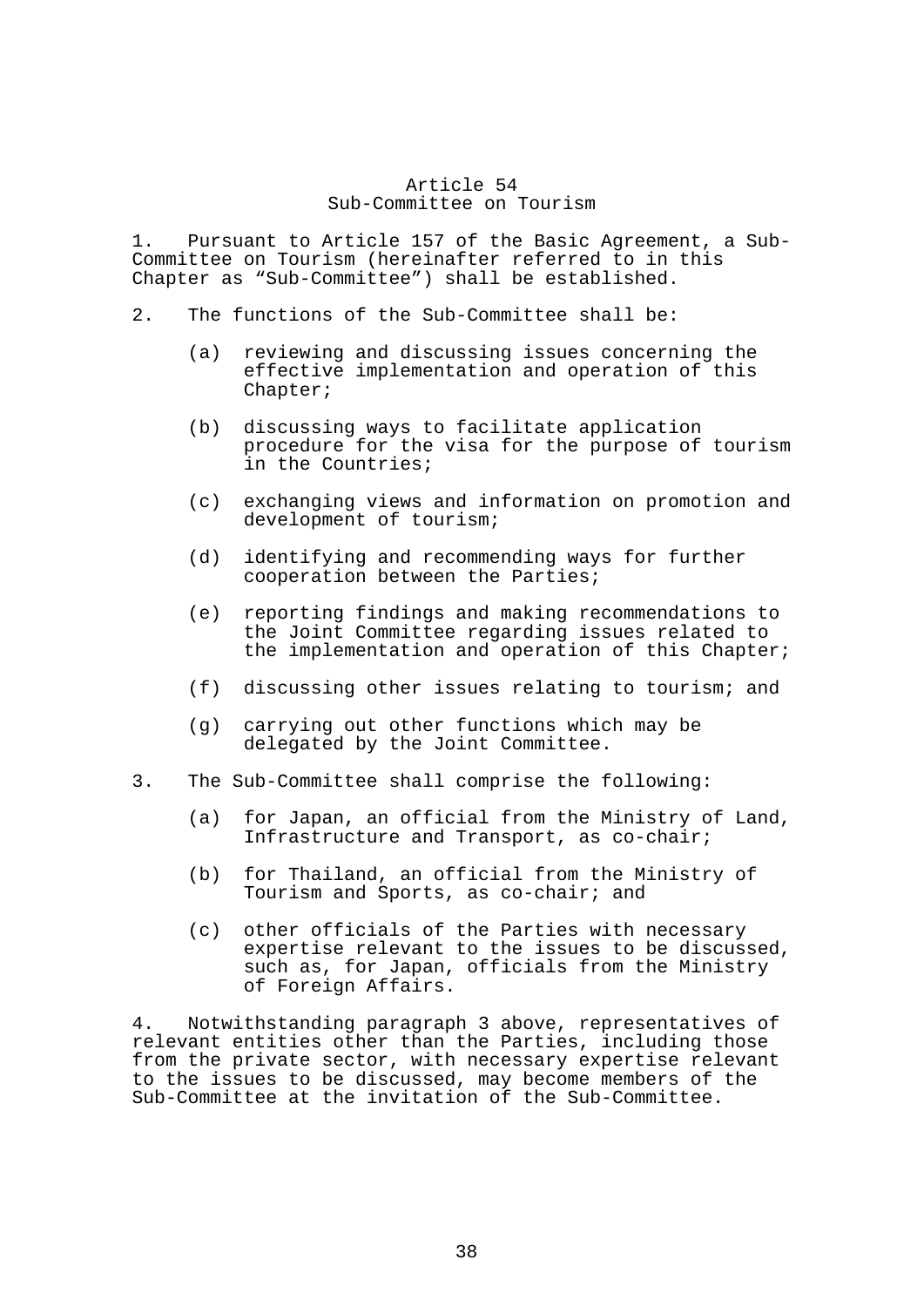5. The Sub-Committee shall meet at such venues and times as may be agreed upon.

Chapter 13 Cooperation in the Field of Trade and Investment Promotion

# Article 55 General Principles

 Pursuant to Chapter 13 of the Basic Agreement, the Parties, recognising that efforts of the Parties to facilitate exchanges and collaboration between parties, one or both of whom are entities in the Countries other than the Parties, will promote trade and investment in Japan and Thailand, shall cooperate in promoting trade and investment activities conducted by private enterprises of the Countries.

# Article 56 Areas and Forms of Cooperation

1. Pursuant to Article 154 of the Basic Agreement, the Parties, recognising the importance of promotional cooperative activities of private sectors in the Countries and of the realisation of the following initiatives or projects, which are related to such activities, shall cooperate and facilitate cooperation among private sectors that contributes significantly to trade and investment expansion between the Countries:

- (a) Trade and investment promotion for "Kitchen of the World" project;
- (b) Japan-Thailand "Steel Industry Cooperation Programmme";
- (c) "Automotive Human Resources Development Institute" project;
- (d) Energy conservation;
- (e) Value-creation economy;
- (f) Public-private partnership; and
- (g) Textile and Apparels Cooperation.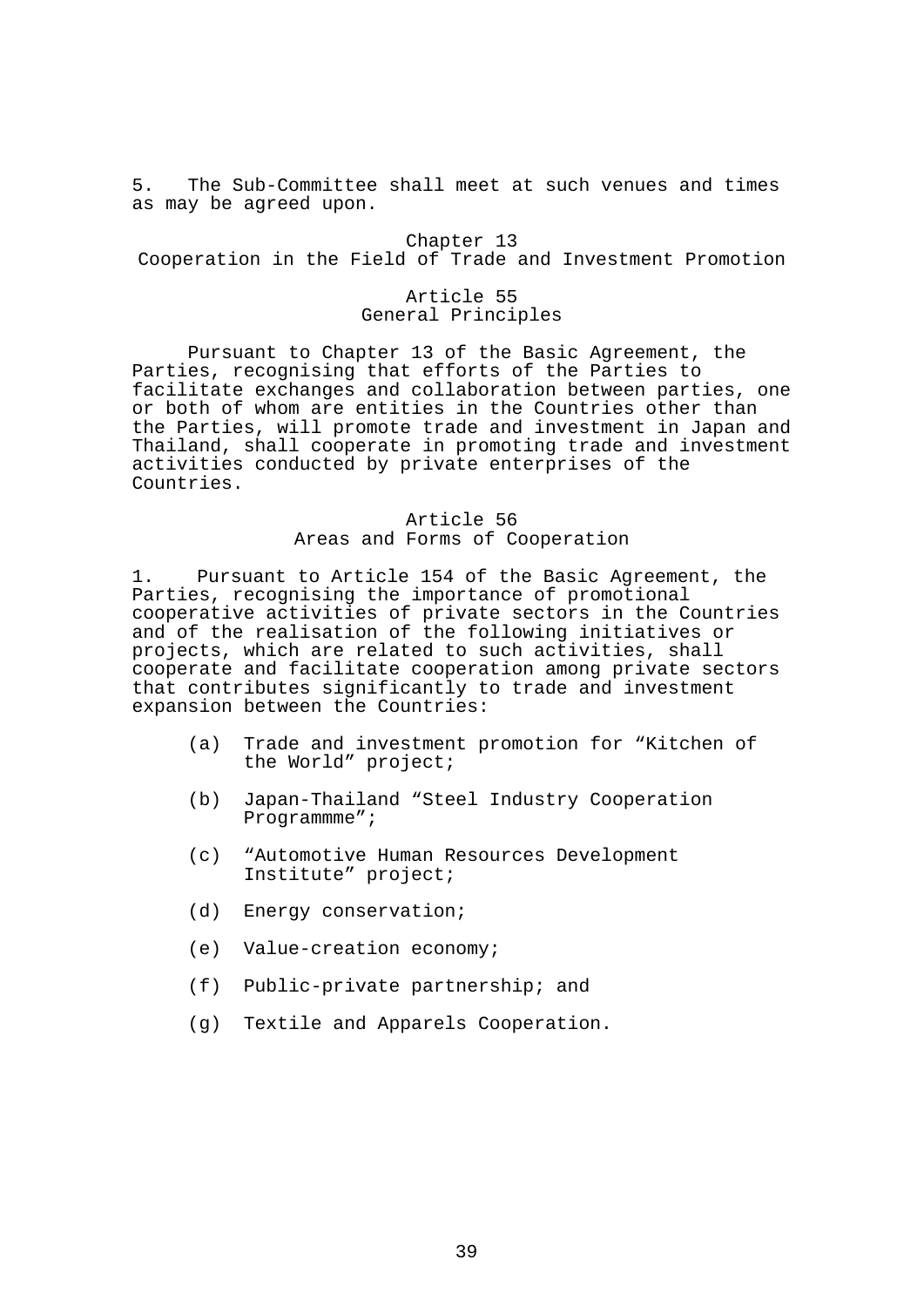2. Pursuant to Article 154 of the Basic Agreement, the Parties, recognising Thailand's pursuits on high growth sectors such as agro-industry, fashion industry, automotive and parts industry, electronics industry, value-added services and renewable energy, shall encourage and facilitate cooperation between, for Japan, the Japan External Trade Organization (hereinafter referred to in this Chapter as "JETRO"), and, for Thailand, the Department of Export Promotion of the Ministry of Commerce (hereinafter referred to in this Chapter as "DEP") and the Office of the Board of Investment of the Ministry of Industry (hereinafter referred to in this Chapter as "BOI") in accordance with arrangements made between them. Such cooperation to be implemented by JETRO, DEP, BOI and other agencies concerned as mutually agreed upon by the Parties, in close consultation with private sectors, includes the following;

- (a) joint organisation of sector-specific missions and seminars for further expansion of trade and investment, focusing on high growth sectors;
- (b) exchange of information on trade and investment, including such information on Japanese and Thai companies wishing to establish business ties through the Internet, to facilitate development of their business contacts and relations;
- (c) encouragement of potential investors of the Countries to utilise facilities and related contact points operated by JETRO, DEP and BOI, which include the following:
	- (i) in Thailand, JETRO Business Support Center in Thailand (BSCT), BOI Japan Desk and DEP One Stop Export Service Center; and
	- (ii) in Japan, Invest Japan Business Support Centers, DEP's Trade Offices and BOI Offices;
- (d) exchange of experts and specialists and acceptance of trainees and researchers in order to strengthen trade and investment development;
- (e) provision of information on business-related laws and regulations as well as business environment of the Countries; and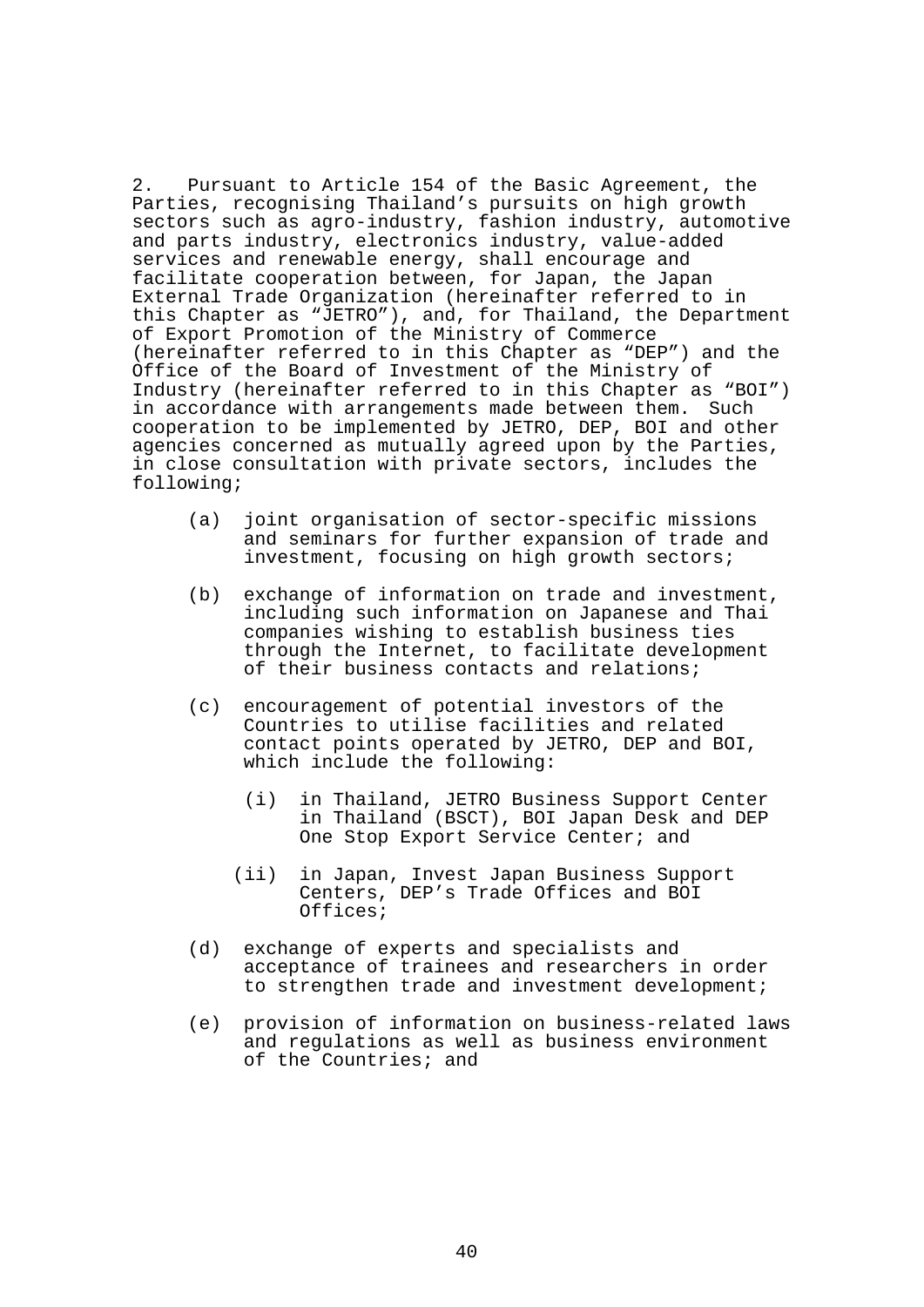(f) other areas and forms of cooperation as may be agreed upon.

3. Each Party shall promote and support initiatives which bring together potential business partners with a view to encouraging business, including joint business ventures between Japanese and Thai investors in those sectors as may be agreed upon. Such initiatives may include the activities carried out pursuant to paragraph 2 above.

> Chapter 14 Dispute Settlement

> Article 57 Dispute Settlement

 Chapter 14 of the Basic Agreement shall apply *mutatis mutandis* with respect to the settlement of disputes between the Parties concerning the interpretation or application of Chapters 1, 2, 3 and 15 of this Agreement.

> Chapter 15 Final Provisions

Article 58 Implementation

 This Agreement shall be implemented by the Parties in accordance with the Basic Agreement and the laws and regulations in force in their respective Countries and within the available resources of each Party.

> Article 59 Headings

 The headings of the Chapters and Articles of this Agreement are inserted for convenience of reference only and shall not affect the interpretation of this Agreement.

> Article 60 Entry into Force

 This Agreement shall enter into force at the same time as the Basic Agreement and shall remain in force as long as the Basic Agreement remains in force. The Parties shall, at the request of a Party, consult with each other as to whether to amend this Agreement.